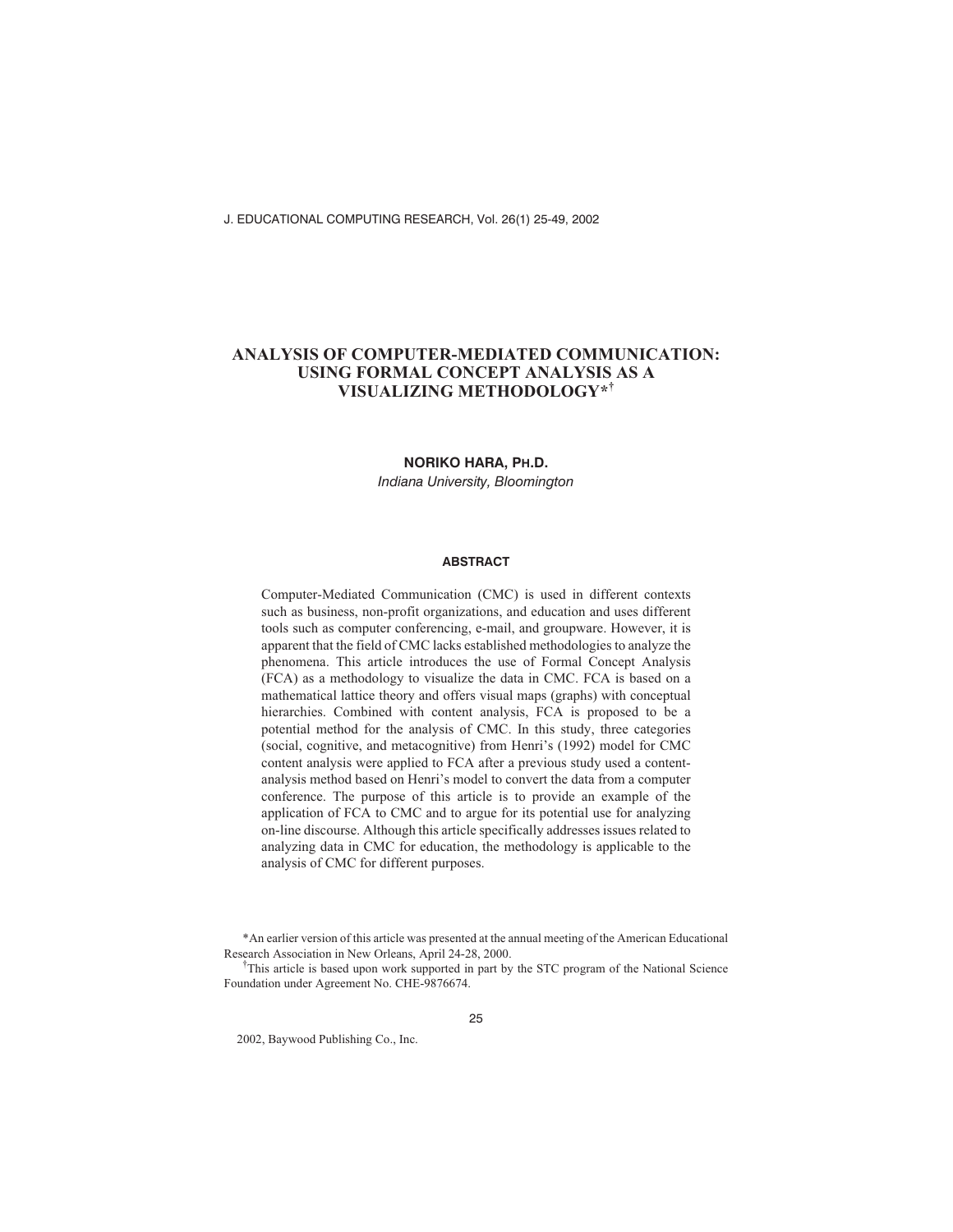# **INTRODUCTION**

The use of Computer-Mediated Communication (CMC) in education is becoming widespread (Bonk & King, 1988; Colomb & Simutis, 1996; Harasim, 1990, 1993; Kuehn, 1994). Computers have extended human intellectual processes (Harasim, 1990). Mason and Kaye (1990) promote the potential use of CMC for distance education. At the same time, however, they caution about the danger of "the prepackaging of knowledge" (p. 17) and claim the importance of examining the process of CMC. Harasim (1990) argues for investigating how on-line learning can contribute to learning. To answer these concerns, we need tools to examine the effectiveness of the use of CMC in education.

It is, however, unfortunate that there has been little exploration of methodologies that are effective in systematically analyzing phenomena in CMC (Romiszowski & Mason, 1996). Romiszowski and Mason (1996) claim that the method most frequently used in research on CMC is surveying students and instructors, although evaluative case studies are also relatively popular. Survey studies and evaluative case studies tend to provide limited perspectives.

This present article proposes the use of Formal Concept Analysis (FCA) with a combination of content analysis as a tool to systematically analyze on-line dynamics (e.g., how the discussions change over time). This study was conducted to analyze on-line discussion in an applied educational psychology course at an American university during the spring of 1997. In order to apply FCA, two steps are necessary. The first step is to convert the raw data (student messages) into some categories, and the second step is to use these categories to apply FCA. Thus, this present study followed a previous study (Hara, Bonk & Angeli, 2000) where content analysis was used to convert the original data into five categories as identified by Henri (1992). Henri's framework includes five dimensions: participative, interactive, social, cognitive, and metacognitive (see the Content Analysis section for details). In the present study, FCA is applied in order to analyze the dynamics in computer conferences, verify the findings from the previous study, and developing the analysis further.

The purposes of the present study were twofold: 1) to explore how FCA can help a researcher analyze data; and 2) to examine how the dynamics of on-line discussions may facilitate students' cognitive and metacognitive development throughout the semester. The study focused on one class as a whole learning environment, analyzing the data on a weekly basis rather than focusing on each message. In addition, individual student messages were separately analyzed week by week in light of metacognitive and social dimensions. The researcher was interested in the dynamics of the on-line discussion and how students' cognitive and metacognitive discourses were related to social cues (e.g., greetings or social expressions) occurring in this computer conference. For this reason, the first two categories of Henri's model (1992), participation and interaction, do not match the purposes of the study. The present study, therefore, analyzed the relationships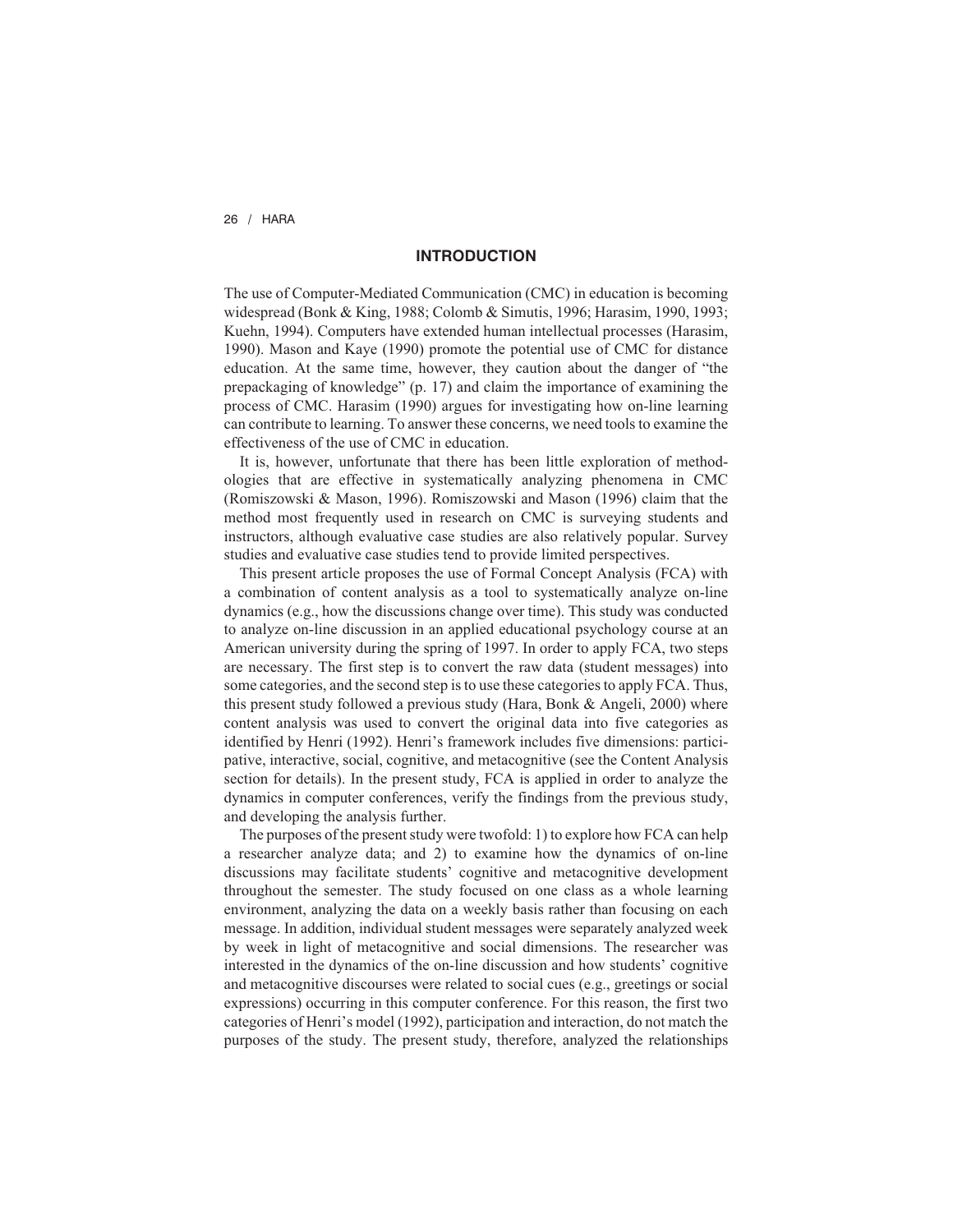among the three categories—social, cognitive, and metacognitive—using FCA as a methodology.

The researcher pursued the following research questions: how are two sets of three dimensions (cognitive and social; metacognitive and social) related to each other? How did each student reveal his/her social, cognitive, and metacognitive skills in the on-line conference?

### **SIGNIFICANCE OF THE STUDY**

The major advantage of using FCA is its capacity to aid in visualizing data. This allows researchers to examine CMC from a different perspective: in the past, the majority of studies on the phenomena simply used quantitative methodology to analyze the data (Kuehn, 1994; Romiszowski & Mason, 1996). Computer technology makes it easy to obtain statistical data, such as access times and students' participation (Harasim, 1987). However, since numerical data typically show only the number of messages and the number of posted words, it is difficult to grasp the actual phenomena. Thus, Kuehn (1994) asserts that more studies are needed to investigate the instructional uses of CMC.

Romiszowski and Mason (1996) note the small amount of qualitative research conducted in CMC, especially the lack of transcript analysis (or content analysis). Although there are some studies (e.g., Howell-Richardson & Mellar, 1996; Newman, Johnson, Webb, & Cochrane, 1997; Weedman, 1999) using content analysis for computer conferencing analysis, none of them ascertain a suitable method to analyze the data. For example, Howell-Richardson and Mellar (1996) state that few instruments for content or interaction analysis of CMC transcripts are available. Therefore, this present study describes the application of FCA to the analysis of CMC and shows how FCA can be a powerful methodology to analyze qualitative data in the study of CMC.

There are different potential uses of FCA in terms of the research on CMC. First, even though the example used in the present article specifically came from an educational setting, FCA can be applied to the analysis of CMC in different contexts, such as business. Kies, Williges, and Rosson (1998) discuss three research strategies for computer-supported cooperative work (CSCW): theorybased design, ethnographic methods, and controlled testing methods. In addition to these three research methods, FCA could be a research strategy to analyze the use of CSCW. For instance, Yates, Orlikowski, and Okamura (1999) analyze genres that appeared in on-line discussions featuring R&D workers. The relationships among the genres could be investigated by using FCA. Yates et al. develop eight categories (i.e., response, solicitation, lost and found, meta-medium, apology, report, announcement, and recreational) under the genre of "purpose of messages." FCA could also reveal the relationships among three of the categories (response, report, and announcement) and examine how these are related in on-line discussions.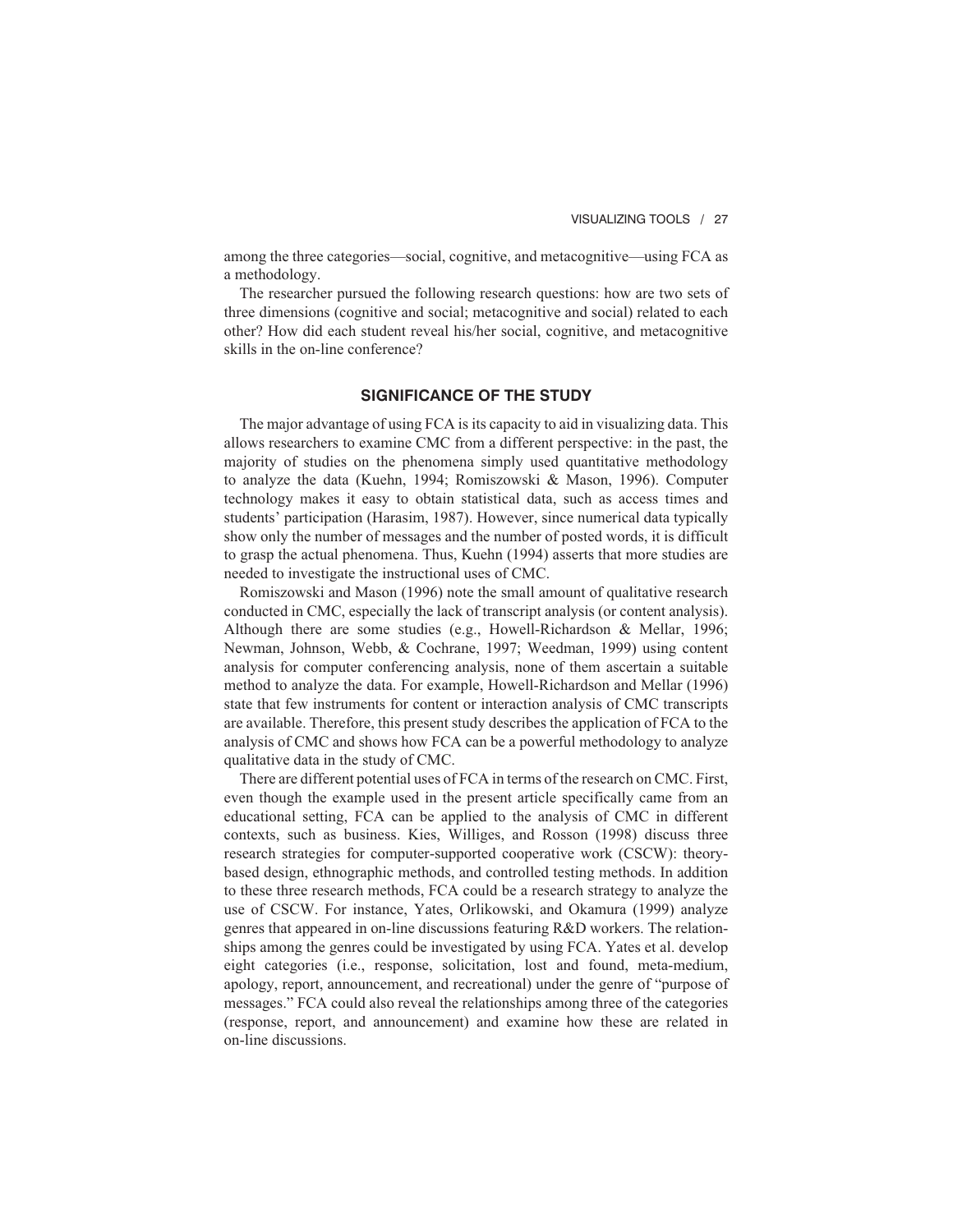Second, understanding how to facilitate on-line discussion is a crucial issue in this field. Perhaps FCA could be a tool to examine discussion facilitators' roles in on-line conferencing. Since FCA gives deeper insights of the dynamics of on-line discussions, designers or even facilitators themselves might be able to evaluate the effectiveness of on-line discourses. Therefore, this present article addresses FCA as a potential methodology for the analysis of CMC, because the application of FCA to content analysis examines the details of the phenomena in on-line discussions.

Furthermore, the connections between social, cognitive, and metacognitive skills have been speculated on, but not yet articulated. Henri (1992), who developed the original framework for the content analysis of this study, had raised but not resolved questions about the link between social and metacognitive dimensions. Schoenfeld (1999) discussed the separation of social and cognitive perspectives in education and called for an alliance between the two. FCA will serve as a tool to investigate the relationships of social/cognitive and social/ metacognitive dimensions in his article.

# **CONTENT ANALYSIS**

Kuehn (1994) claims that content analysis is "one of the most promising areas for research" (p. 175). Content analysis for on-line discussion in educational settings has been used for different CMC research (Ahern, Peck, & Laycock, 1992; Henri, 1992; Howell-Richardson & Mellar, 1996; Mowrer, 1996; Newman et al., 1997). Ahern et al. (1992) apply content analysis for computer conferences that are controlled under three different conditions: formal question-asking, informal question-asking, and casual conversation. They investigate how college students' responses could change based on how the instructor asked questions differently under these conditions.

Howell-Richardson and Mellar (1996) use Speech Act Theory as their theoretical foundation and analyze the data by message length, distribution, message links, and interaction. Speech Act Theory is a theory based on the notion that what people say is consistent with what they do. The last category, interaction analysis, is where content analysis is used. Mowrer (1996) analyzes the discussion between students and the instructor but his analysis remains superficial. However, he does employ content analysis of general topics that students discussed during computer conferencing. Again, Henri (1992) provides a framework for content analysis that includes five dimensions of learning processes: participation, interaction, social, cognitive, and metacognitive. To evaluate students' critical thinking in on-line discussions, Newman et al. (1997) combined Henri's model with Garrison's theory of critical thinking.

There are different perspectives on content analysis that can be considered as objective or subjective. Groeben and Rustemeyer (1994) introduce two perspectives on content analysis: the first is an objective, systematic, and quantitative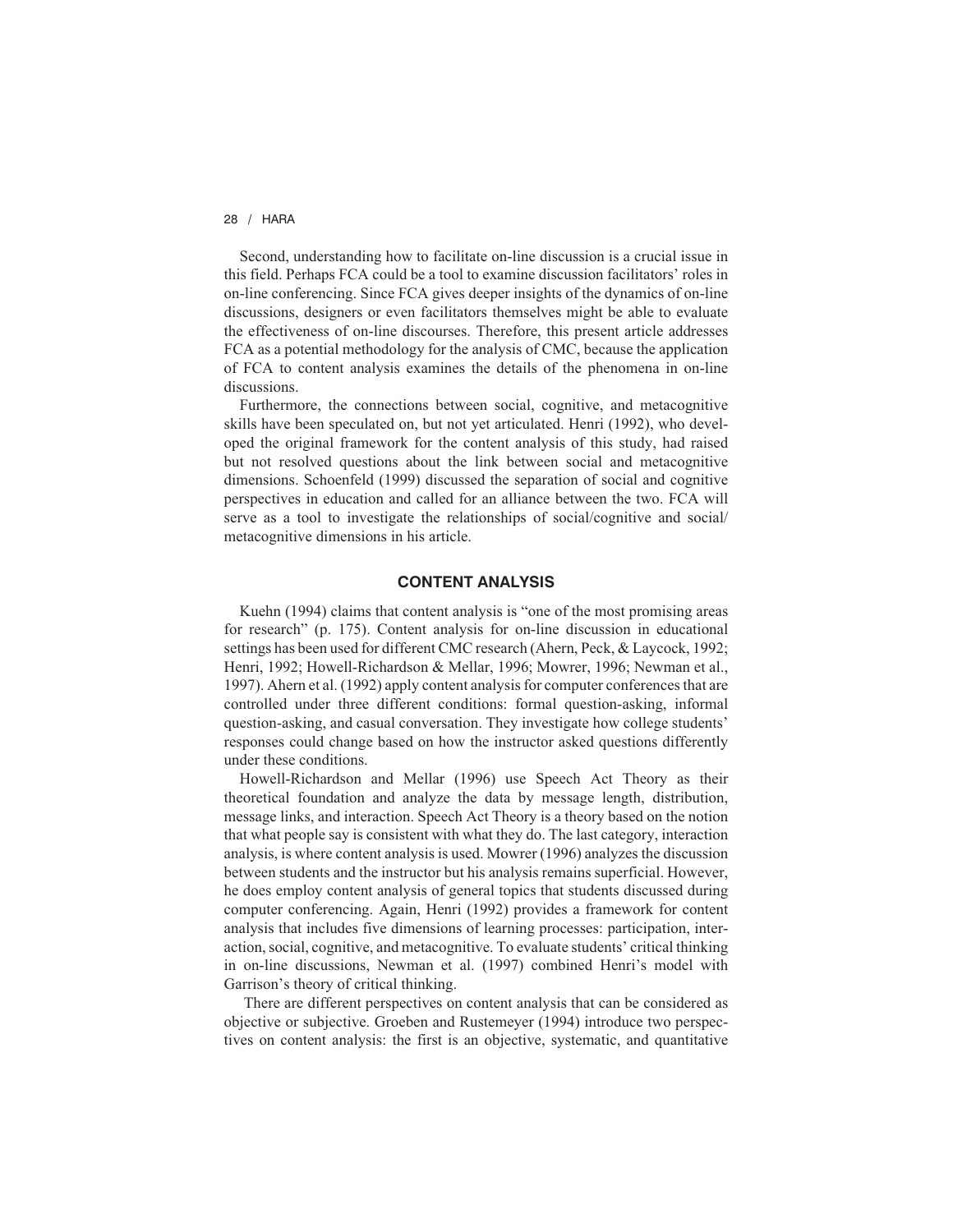#### VISUALIZING TOOLS / 29

technique; the second is an intersubjective and qualitative technique. Although better criteria for content analysis are prerequisite in order to use FCA, a concrete method to analyze CMC is still under development. One of the obstacles is that the current method is considerably more subjective because it lacks clear criteria for content analysis. Incorporating observer-agreement technique overcomes this drawback of content analysis. Observer-agreement technique is having a second researcher categorize the data and then compare the frequency of each category between the first and second researchers. As a result, interrater reliability is calculated.

Although Howell-Richardson and Mellar (1996) criticize Henri's model for its subjectivity and ambiguousness of criteria applied to each dimension, the present researcher used Henri's framework (1992) to analyze the data. Even though Henri's framework requires improvement, his model supplies categories that the present researcher was interested in examining (both the cognitive and metacognitive dimensions) and clearer criteria than past studies on content analysis (Ahern et al., 1992; Howell-Richardson & Mellar, 1996; Mowrer, 1996). To be more specific, Henri's model includes indicators for each category. For example, an indicator for elementary clarification is "asking a relevant question." Furthermore, Henri's ambiguous criteria were refined in the previous research project (see Hara et al., 2000) and the aggregate observer agreement was 74.6 percent, so this data-coding schema was considered reliable.

As previously mentioned, Henri's framework helps analyze participative, interactive, social, cognitive, and metacognitive dimensions of CMC. Among these categories, participation represents numerical data. Interaction depicts the relations of who responds to whose message $(s)$ . Social cues include social messages such as self-introduction and signs such as a smiley face mark  $(i.e., : -)$ ). According to Henri, the researchers evaluated on-line discussions based on the existence of social cues in a particular message. If social cues exist, we checked yes for the social dimension (see Table 2 for an example). Although developing subcategories for social dimensions could be informative, it was beyond the scope of this study. However, another study (see Beatty, Bonk, & Hara, 2001) related to this present research uses more detailed subcategories in social dimension. The dimension for cognitive tasks has five categories: elementary clarification (e.g., simply describing the subject matter), in-depth clarification (e.g., identifying assumptions), inferences (e.g., drawing conclusions), judgment (e.g., making value judgments), and application of strategies (e.g., making decisions). These categories are content-free, so that they can be used with different fields of study.

The use of CMC in instructional settings has unlimited potential (Harasim, 1990, 1993; Kuehn, 1994), especially in supporting students' cognitive and metacognitive development. According to Harasim (1990), "there are cognitive benefits to text-based interactions" (p. 48). As compared with speaking, writing provides opportunities for students to reflect and think more deeply about what they are trying to say. This notion is also supported by Vygotsky (1978) who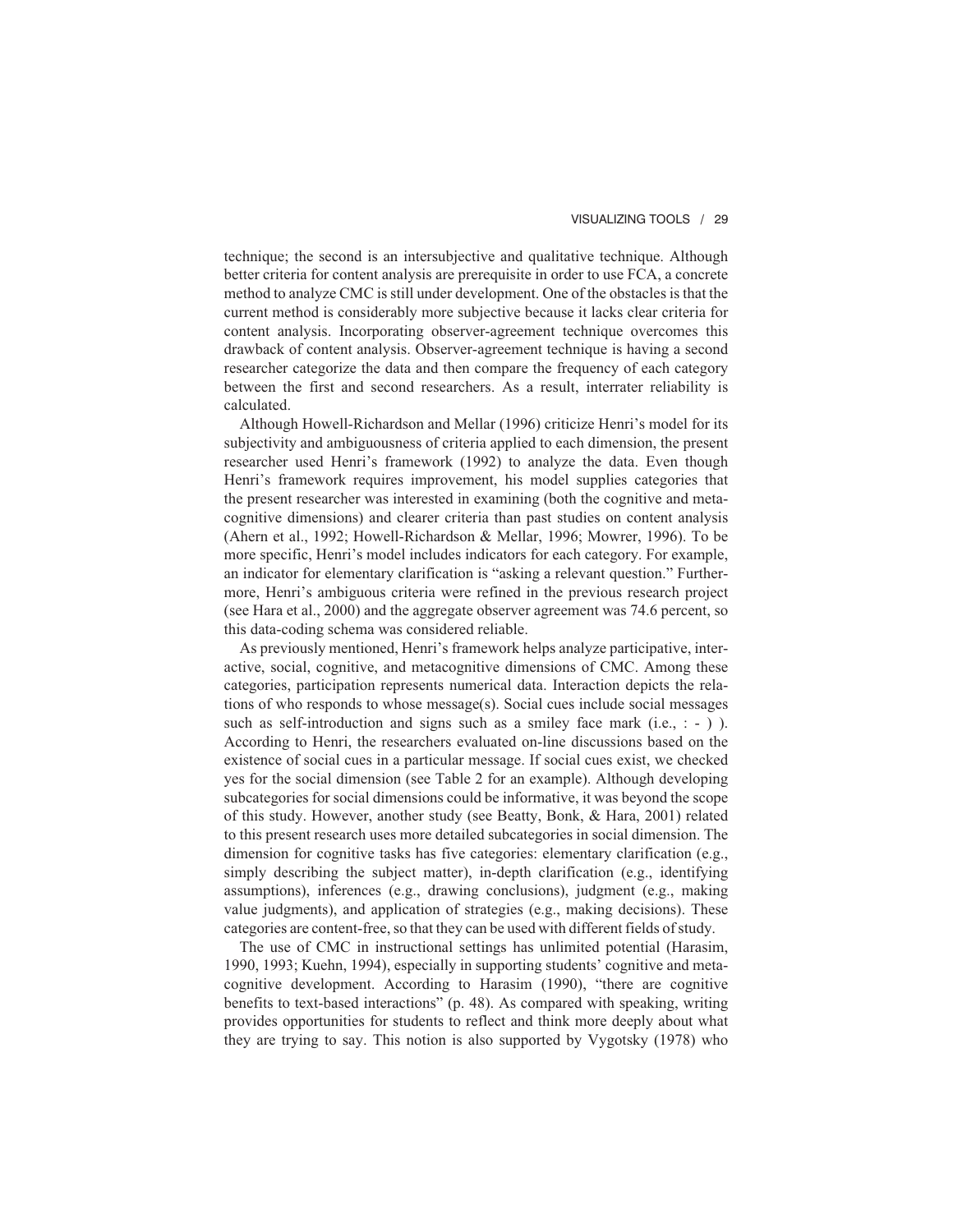indicates the beneficial aspects of writing related to building knowledge. Moreover, Harasim mentions that one of the benefits of text-based on-line discussion is to enhance metacognitive skills through self-reflection. The metacognitive dimension in Henri's model has two areas: metacognitive knowledge and skills. However, the author's previous research study (Hara et al., 2000) found that the category for metacognitive knowledge did not have clear criteria to analyze the data, and the criteria that existed were subjective. The metacognitive knowledge categories in Henri's model are person, task, and strategies. It was easier to distinguish strategies, but it was difficult to separate person and task because people accomplish tasks and students sometimes appear to discuss the people involved as well as tasks at the same time. As a result, Henri's category for metacognitive knowledge was discarded, whereas the category for metacognitive skills was still used in this study. The category of metacognitive skills has five areas: evaluation (e.g., asking whether one's statement is true), planning (e.g., predicting the consequences of an action), self-questioning/regulation (e.g., setting up strategies), self-awareness (e.g., being aware of one's emotion), and reflection (e.g., reflection on personal experiences).

However, using just content analysis has limitations because the outcome of content analysis is the frequency of occurrence for each category. The relationship among different categories is uncertain, and thus the application of FCA to content analysis is considered in order to analyze the data further.

## **FORMAL CONCEPT ANALYSIS**

Formal Concept Analysis (FCA) is a methodology to analyze qualitative data visually. FCA was first developed by Rudolf Wille in Germany (1982). Even though it has not been popular in the United States, it has become common in Europe. FCA is based on mathematical lattices, and has been applied in many disciplines, such as medicine and psychology, library and information science, software re-engineering, and ecology (see Priss, 1998a). Introduced by Birkhoff in 1940 (Freeman & White, 1993), the mathematical lattice theory is a branch of finite mathematics. This methodology can be used to analyze and classify survey data and classification.

As an example, Freeman and White (1993) apply FCA to describe social relationships. They indicate the limitation of using traditional graphs to study social networks, although some authors still utilize these graphs in social network analysis (Schweizer, 1997; Stephenson, 1995). Graph theory is an area in discrete mathematics where relationships are illustrated by nodes and lines (e.g., a sociogram). Lattices in FCA are special kinds of graphs that display conceptual hierarchies. Freeman and White suggest the use of lattices because they can represent two-mode network data, whereas the graphs that have been traditionally used in this field represent only one-mode network data. For example, in order to analyze social relationships of people in multiple events (e.g., nine events),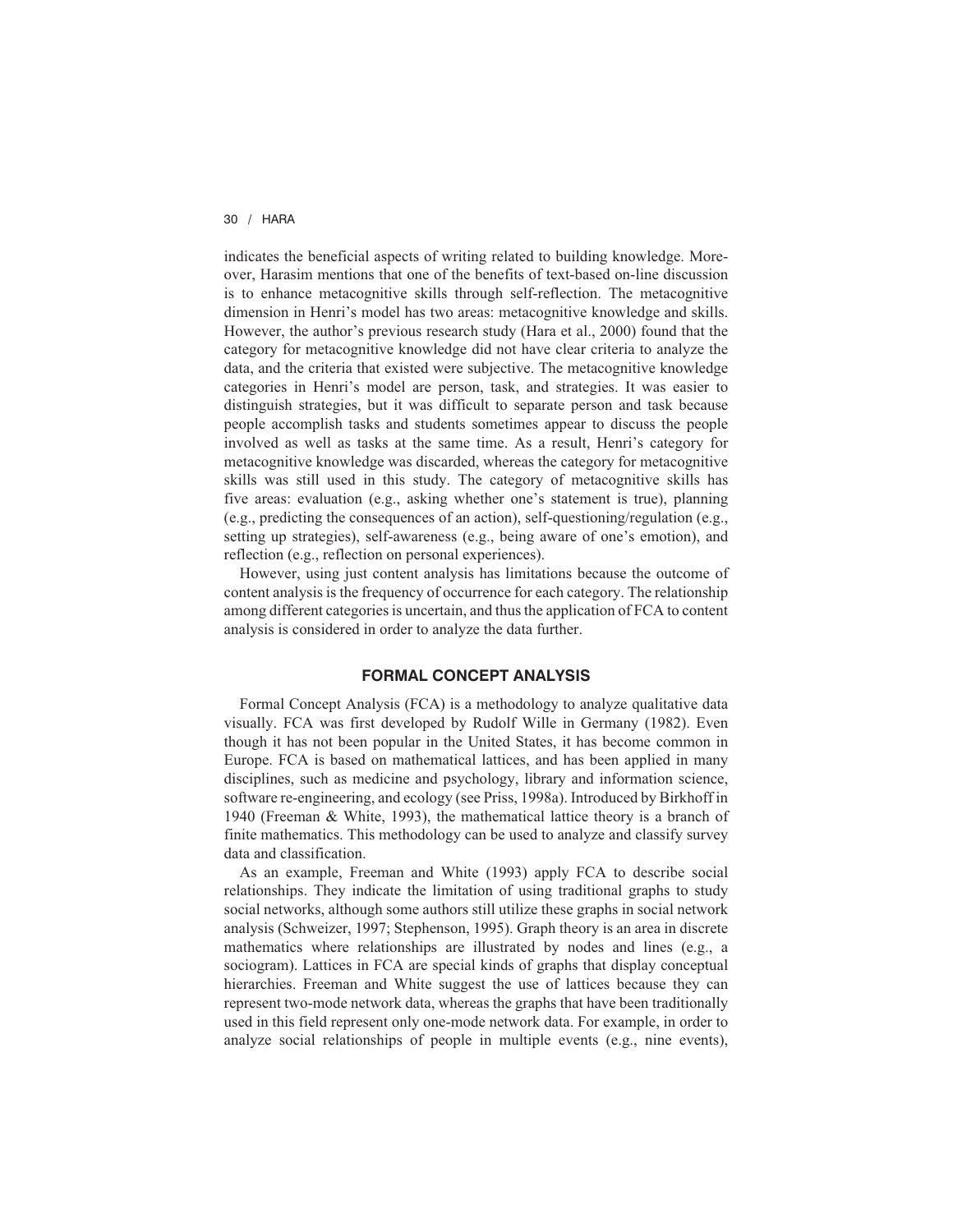multiple graphs (e.g., nine graphs) are needed. On the other hand, one lattice can describe the multiple social relationships. Although traditional graphs provide a useful method to represent social interactivity, the present study requires lattices in order to visualize relationships in more than one category.

FCA is based on the notion that a concept consists of two aspects: extension and intension (Ganter & Wille, 1997). Extension is a set of objects to which a concept refers. Intension is a set of attributes to which a concept refers. FCA originates from a formal context that is defined by three sets: (*G, M, I*). A formal context consists of a set of formal objects (denoted by *G*), a set of formal attributes (denoted by *M*), and a relation between the objects and attributes (denoted by *I*). A formal context is usually represented by a cross table (or matrix). Therefore, the relationship that the object *g* has to the attribute *m* is represented as *gIm*. A formal concept consists of a set of objects (extension) and a set of attributes (intension) so that the attributes which are in the intension are exactly the shared attributes of the objects in the extension and vice versa. With regard to the set of concepts, a conceptual ordering can be defined: a concept is a subconcept of another concept if its extension is contained in the extension of the other concept. With this conceptual ordering, the set of concepts of a formal context forms a mathematical lattice.

FCA is mathematically defined as follows:

For every set of objects  $A \subseteq G$  we define the set  $A' := \{m \in M \mid gIm$  for all  $g \in A\}$ of all attributes shared by all objects in *A*. Dually the set  $B' := \{g \in G \mid g/m$  for all  $m \in B$ } is the set of all objects having all attributes in  $B \subseteq M$ .

A (formal) concept of the context  $(G, M, I)$  is a pair  $(A, B)$  with  $A \subseteq G, B \subseteq M, A' =$ *B*, and  $B' = A$ . The set *A* is called the extent of the concept, the set *B* the intent. The hierarchical subconcept-superconcept-relation is formalized by  $(A_1, B_1) \leq (A_2, B_2)$ :  $A_1 \subseteq A_2$  ( $\Rightarrow B_1 \supseteq B_2$ ) (Stumme, 1995, p. 2).

In order to give an idea of the scope of FCA, an example is provided below related to common films and movies. Table 1 shows the formal context of movies in four categories: rating, type, length, and year of release. Each movie title represents an object (in *G*), and four categories of descriptions are attributes (in *M*) that distinguish the different objects. To convert the data into a formal context (Table 1), the following are defined: a playing time of less than 100 minutes is short, and more than 100 minutes is long. The year when the movie was released is divided into two categories: before and after 1990.

Figure 1 shows the line diagram of a concept lattice that was computed from the context in Table 1. "An object *g* has an attribute *m* if and only if there is an upwards leading path from the circle [node] named by '*g*' to the circle named by '*m*'" (Wolff, 1994, p. 431). For example, if we want to watch a movie designated as drama, we have to find a node (concept) labeled as drama in Figure 1. All the nodes below the drama-node are subconcepts, which means that all the movies that are connected from the drama-node below have the attribute of "drama"; that is,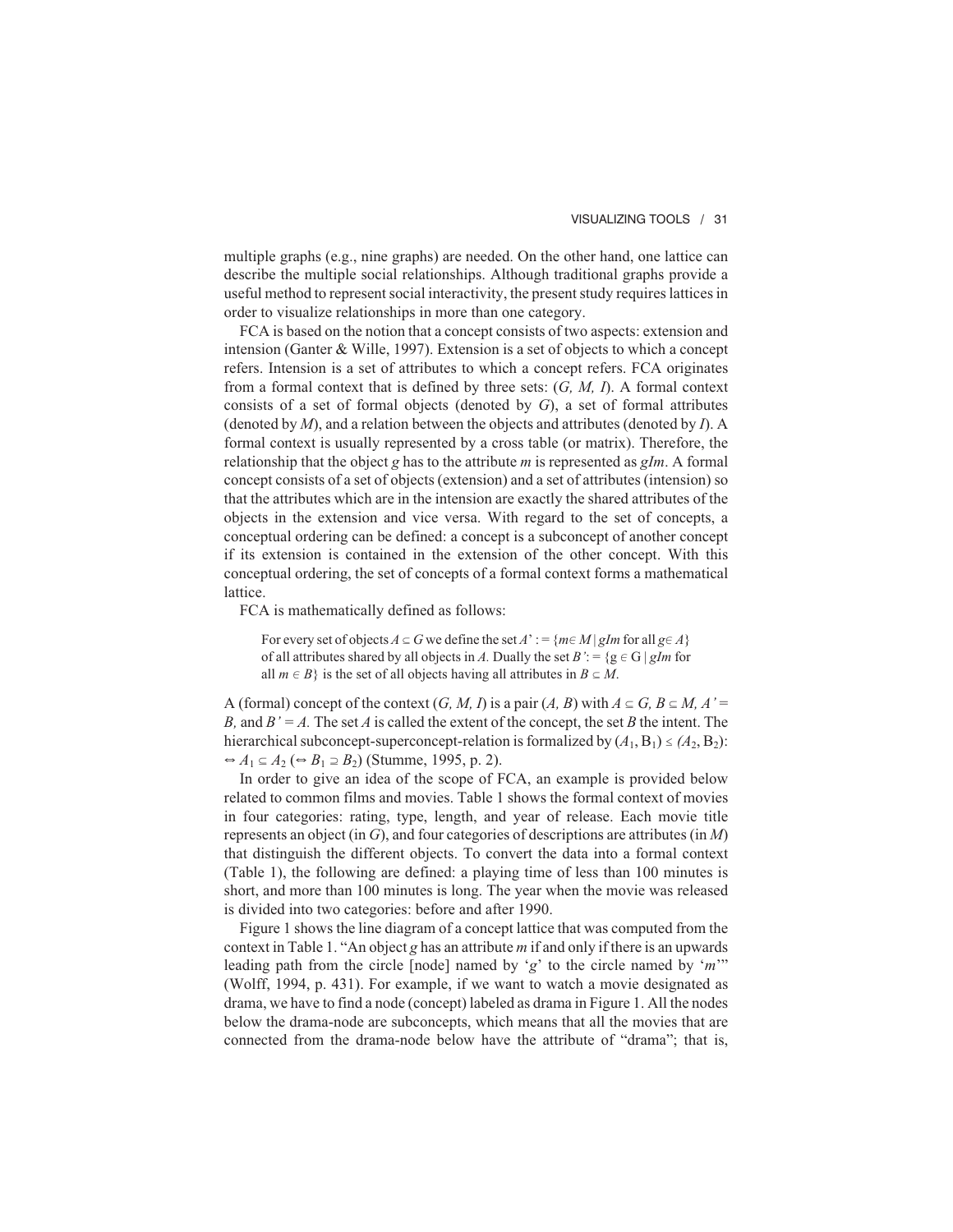|                               | Rating      |    |   |   | Description |                          |   | Length |   | Year         |               |
|-------------------------------|-------------|----|---|---|-------------|--------------------------|---|--------|---|--------------|---------------|
| Movie                         | PG<br>$-13$ | PG | R | G | Drama       | Comedy Family Long Short |   |        |   | Pre-<br>1990 | Post-<br>1990 |
| The Associate                 | X           |    |   |   |             | X                        |   | X      |   |              | X             |
| Emma                          |             | X  |   |   | X           |                          |   | X      |   |              | X             |
| Mississippi<br><b>Burning</b> |             |    |   | X | X           |                          |   | X      |   | X            |               |
| Tom & Huck                    |             | X  |   |   |             |                          | X |        | X |              | X             |
| <b>Multiplicity</b>           | Χ           |    |   |   |             | X                        |   | X      |   |              | X             |
| Fargo                         |             |    | X |   | X           | X                        |   | X      |   |              | X             |
| <b>The Secret</b><br>Garden   |             |    |   | X |             |                          | X | X      |   | X            |               |
| Chittychitty<br>Bang Bang     |             |    |   | X |             |                          | X | X      |   | X            |               |

Table 1. A Context for Movies



Figure 1. A lattice for the context in Table 1.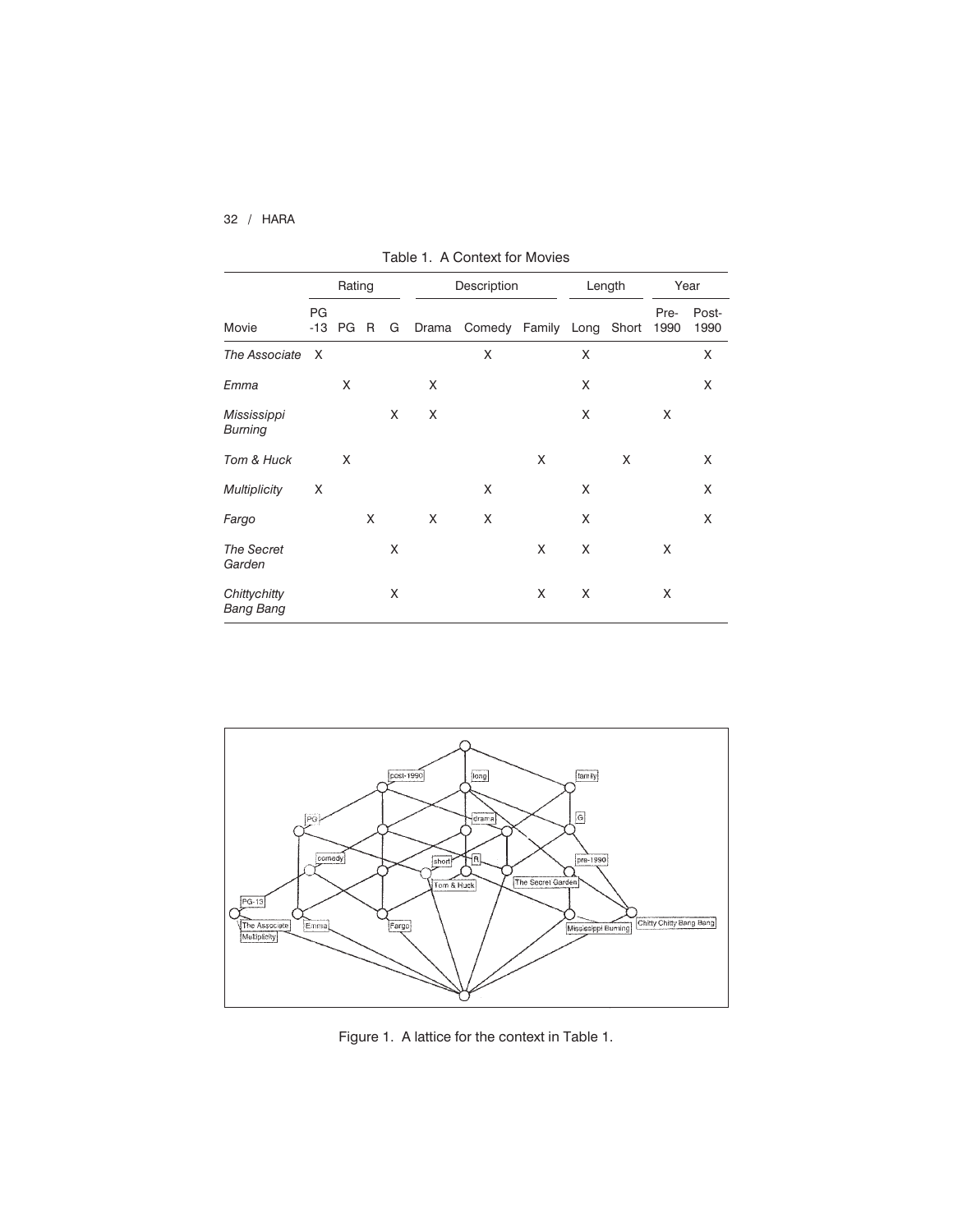*Emma, Mississippi Burning,* and *Fargo.* Additionally, those movies have attributes that are subconcepts of other concepts. For example, the concept where *Fargo* belongs is a subconcept of these other concepts, so that it has other attributes, e.g., comedy, long, R-rated, and post-1990. *Fargo* is the only movie that has attributes of drama and comedy at the same time in this context. All short movies (*Tom & Huck)* in this example are Family movies; but not all PG movies (*Emma* and *Tom & Huck*) are Family movies.

#### **METHODS**

The study examined on-line discussion of an applied educational psychology class in the spring of 1997. This class used a computer-conferencing system throughout the semester as a supplement to classroom discussion. FCA was used as the main methodology to analyze the on-line discussion after the data were categorized by content analysis.

The original data came from computer conferences which were a part of class activities. FirstClass, asynchronous computer conferencing software, was available for students to access from any computer connected to the university computer network. Originally 22 students were enrolled in this course, but two dropped after the second week. The students consisted of graduate students and a senior undergraduate student. They were required to participate in on-line discussion each week, and their participation was worth 10.5 percent of the final grade. In addition to the weekly participation, students were assigned to be either a "starter" or "wrapper" once a semester. The role of a "starter" was to begin the weekly discussion by asking appropriate questions, whereas the role of a "wrapper" was to summarize the discussion of the week. The computer conference was organized by the same theme as the class, and students were asked to contribute to the weekly discussion based on the required readings.

The data collected for the content analysis process were randomly selected for the following four one-week discussions: Week 2 for Information Processing; Week 4 for Thinking Skills; Week 8 for Mathematics Education; Week 10 for Social Science Education.

Also, it was decided that a unit for data analysis would be a paragraph.<sup>1</sup> Hence, the identification (ID) number of the raw data for FCA shown in Table 2 represents both a message number and a paragraph number. For example, ID number 1-3 represents the third paragraph of the first message.

<sup>&</sup>lt;sup>1</sup>Because most of the students in this course were graduate students, students tended to have separate paragraphs for different topics. When the researcher saw different ideas in one paragraph, it was considered as two units.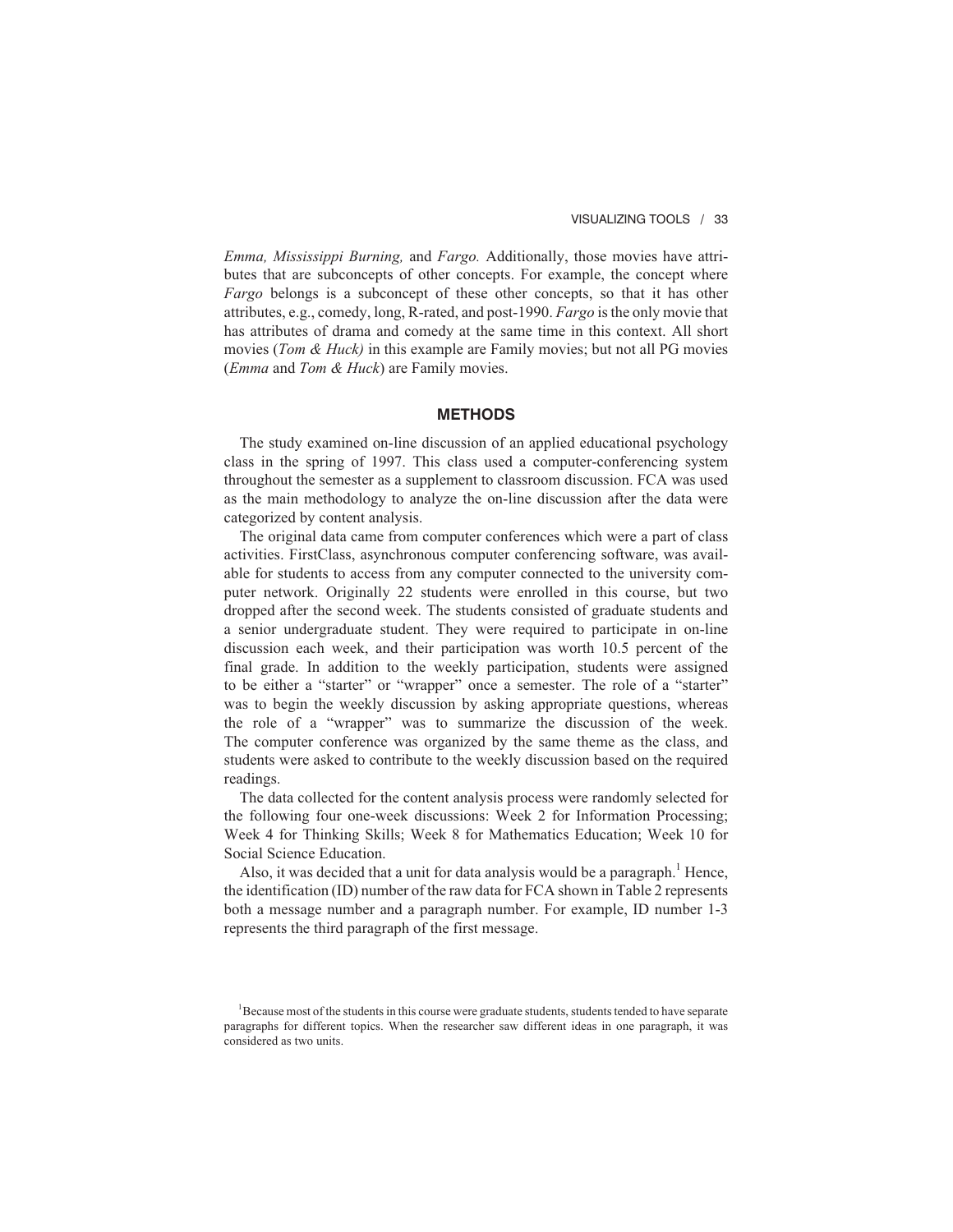| ID#     | Social    | Cognitive tasks          | Metacognitive skills |  |  |  |  |
|---------|-----------|--------------------------|----------------------|--|--|--|--|
| $1 - 1$ | Yes       |                          | Self-awareness       |  |  |  |  |
| $1-2$   | <b>No</b> | In-depth clarification   |                      |  |  |  |  |
| $1 - 3$ | Yes       | Elementary clarification |                      |  |  |  |  |
| $1 - 4$ | Yes       |                          | Reflection           |  |  |  |  |
| $2 - 1$ | Yes       |                          |                      |  |  |  |  |
| $2 - 2$ | Yes       | Judgement                |                      |  |  |  |  |
| $2 - 3$ | <b>No</b> | <b>Inferences</b>        | Self-questioning     |  |  |  |  |
| $3 - 1$ | <b>No</b> | Judgement                |                      |  |  |  |  |
| $4 - 1$ | <b>No</b> | Application              | Evaluation           |  |  |  |  |
| $5 - 1$ | No        | Judgement                |                      |  |  |  |  |

Table 2. Multi-Valued Data After Content Analysis

#### **Scales**

The original computer conferencing messages were converted by content analysis before applying FCA. The data were already available in the following three categories: social, cognitive tasks, and metacognitive skills. Table 2 shows a part of the data obtained from the previous research project (Hara et al., 2000).

Because the attributes are many-valued in Table 2, they had to be scaled into single-valued attributes in order to compile a lattice. In contrast to a single-valued attribute that either applies or does not apply to an object, a many-valued attribute has different values for different objects. In this example, an attribute can have all five of the following cognitive dimensions: elementary clarification, in-depth clarification, inferences, judgement, and application. In order to apply FCA, the many-valued context (i.e., Table 2) must be converted into a single-valued context (i.e., Table 3), whose attribute values are either 1 or 0 (X-mark or no mark). Furthermore, in this example, it is impossible to place all three categories in one lattice because the lattice becomes too large and complicated to analyze the relationships between concepts. Therefore, the context was divided into two: one context has social and cognitive dimensions and the other context has social and metacognitive dimensions. Table 3, which contains the same data in Table 2,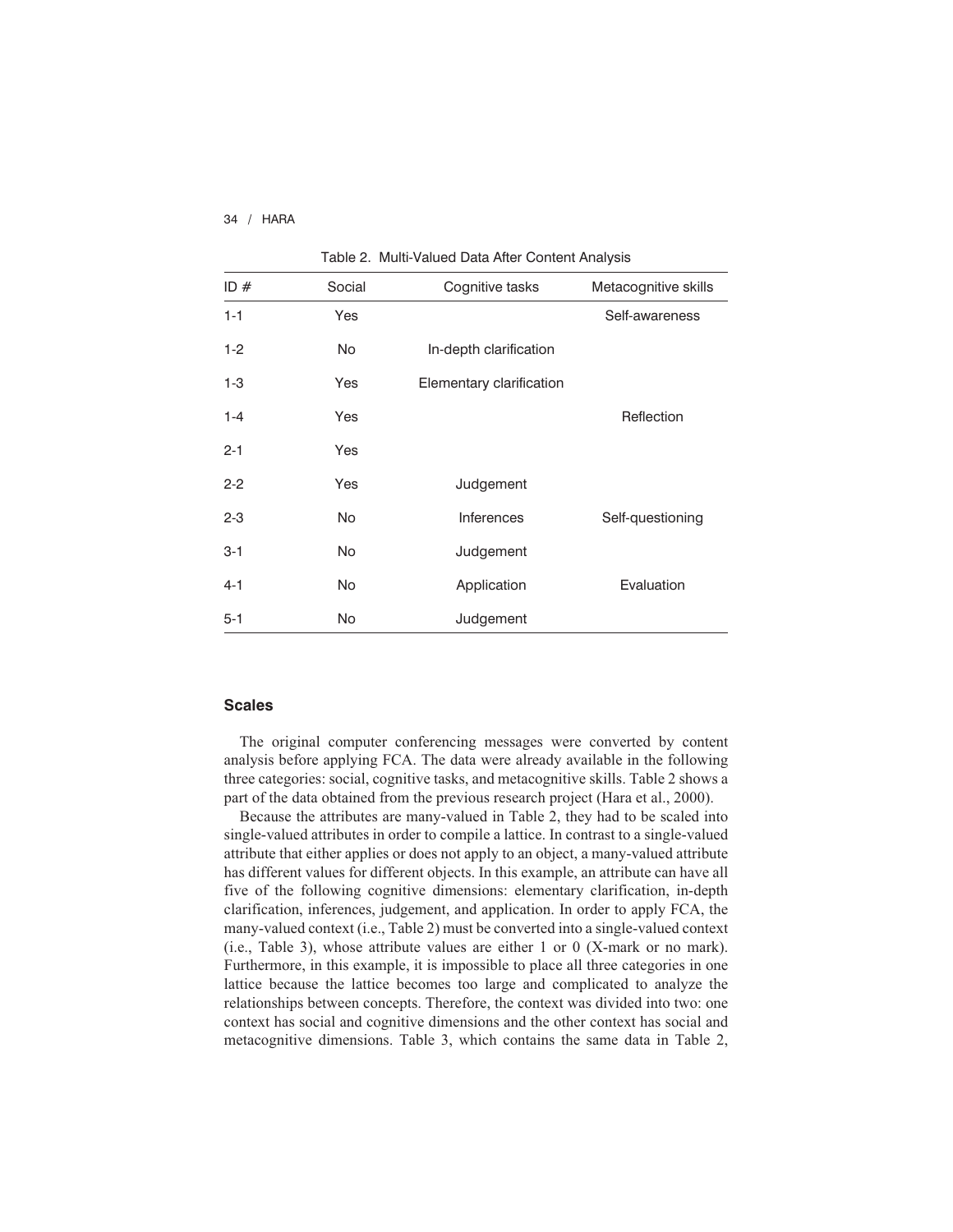#### VISUALIZING TOOLS / 35

| Cognitive Dimensions |        |            |                                                                          |   |   |   |  |  |
|----------------------|--------|------------|--------------------------------------------------------------------------|---|---|---|--|--|
| Units                | Social | Elementary | In-depth<br>clarification clarification Inferences Judgement Application |   |   |   |  |  |
| $1 - 1$              | X      |            |                                                                          |   |   |   |  |  |
| $1 - 2$              |        |            | Χ                                                                        |   |   |   |  |  |
| $1 - 3$              | X      | X          |                                                                          |   |   |   |  |  |
| $1 - 4$              | X      |            |                                                                          |   |   |   |  |  |
| $2 - 1$              | X      |            |                                                                          |   | Χ |   |  |  |
| $2 - 2$              | X      |            |                                                                          |   |   |   |  |  |
| $2 - 3$              |        |            |                                                                          | Χ |   |   |  |  |
| $3 - 1$              |        |            |                                                                          |   | Χ |   |  |  |
| $4 - 1$              |        |            |                                                                          |   |   | X |  |  |
| $5-1$                |        |            |                                                                          |   | Χ |   |  |  |

# Table 3. A Part of Single-Valued Context for Social and Cognitive Dimension

shows a part of the single-valued context for the social and cognitive dimensions. For example, unit 1-3 has a social cue and elementary clarification in Table 2. Thus, unit 1-3 in Table 3 has X-marks under the social and elementary clarification categories.

## **RESULTS—DIAGRAMS**

Contexts in Formal Concept Analysis can be transformed into mathematical lattices and be graphically represented by line diagrams. The lattice diagrams were drawn using a software called ANACONDA (see Luksch, Skorsky, & Wille, 1986). Figures 2 to 13 are diagrams analyzed by two combinations of two dimensions concerning the on-line discussions in Weeks 2, 4, 8, and 10: social and cognitive; social and metacognitive.

Figure 2 shows the social and cognitive dimensions for Week 2. The top node represents the set of all units (objects) as well as the empty set of categories (attributes). In other words, there is no category that applies to all units. The bottom node represents the set of all six categories and the empty set of units.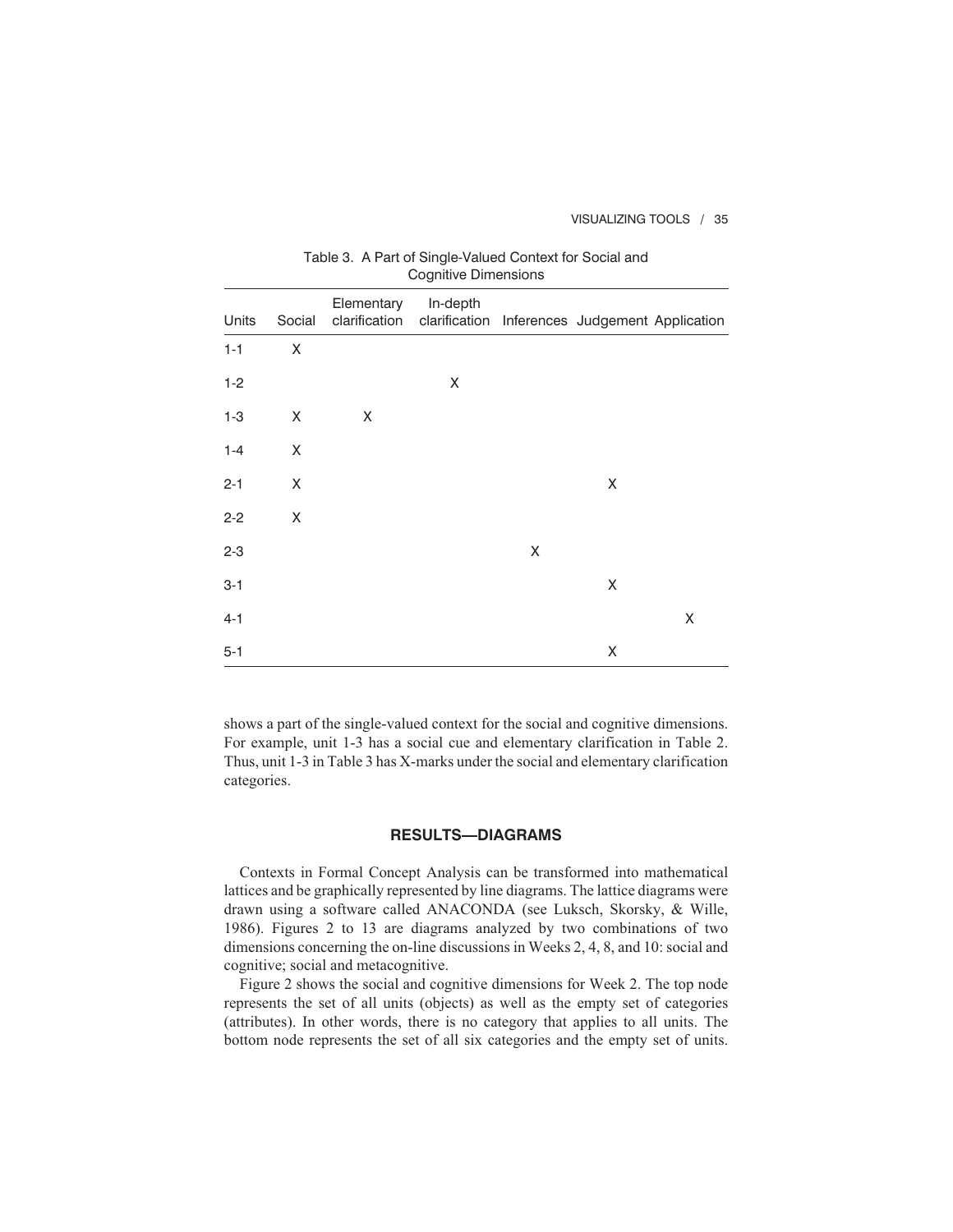Labels above the nodes indicate categories (e.g., social, inference, and application) and those below the nodes indicate the frequencies of units (e.g., 16, 15, and 9). Each node represents a concept that has both categories and units. These nodes are placed into different levels.

In addition to the relationship between concepts, when the diagram is seen horizontally, three levels exist. The top level consists of six concepts from left to right: elementary clarification, social, in-depth clarification, judgement, inferences, and application. The second level consists of three concepts that are combinations of categories: elementary clarification and social applies to one unit; social and judgement applies to one unit; social, inferences, and application applies to one unit. This distinction of levels is not so crucial when data are analyzed by unit. However, it becomes more important when data are analyzed on a person-by-person basis (see the section on social and metacognitive dimensions—individual analysis). In the proceeding sections, social/cognitive dimensions will be discussed first, followed by social/metacognitive.

# **INTERPRETATIONS**

#### **Social and Cognitive Dimensions**

In order to understand what these diagrams tell us, we have to interpret each diagram. The interpretations will be presented in this section. Figures 2 through 5 represent the relationships between social and cognitive dimensions. The most obvious observation from the diagrams is the frequency of each concept. The frequency of the social dimension decreases from Weeks 2 to 8 (i.e., 19, 18, and 11) respectively, and increases by one to 12 in Week 10. Many students introduced themselves during Week 2, because it was the first week to start the on-line discussion. Consequently, it is natural that Week 2 has more social cues than other weeks. Moreover, Week 10 has only one node (concept) which has cognitive tasks and social cues, whereas Weeks 2, 4, and 8 have more objects belonging to the concepts that have both a cognitive dimension and social cues. This may indicate that the students have become more comfortable with each other, so that the social cues are less embedded in messages and the messages become informal after a few weeks.

The most frequently occurring cognitive tasks are inferences in Week 2 and judgement in Weeks 4, 8, and 10. This inclination is probably caused by the "starter's questions." As mentioned previously, a student was assigned to initiate a weekly discussion. The starter for Week 2 asked questions including five inference questions, three judgement questions, one application, and one elementary question. The starter for Week 8 asked questions including an elementary clarification and a judgement question. This indicates that starters' questions greatly influenced the content of students' discussion. As shown in Figures 3, 4, and 5, Week 8 has the highest frequency in judgement among the three weeks. Ahern et al. (1992)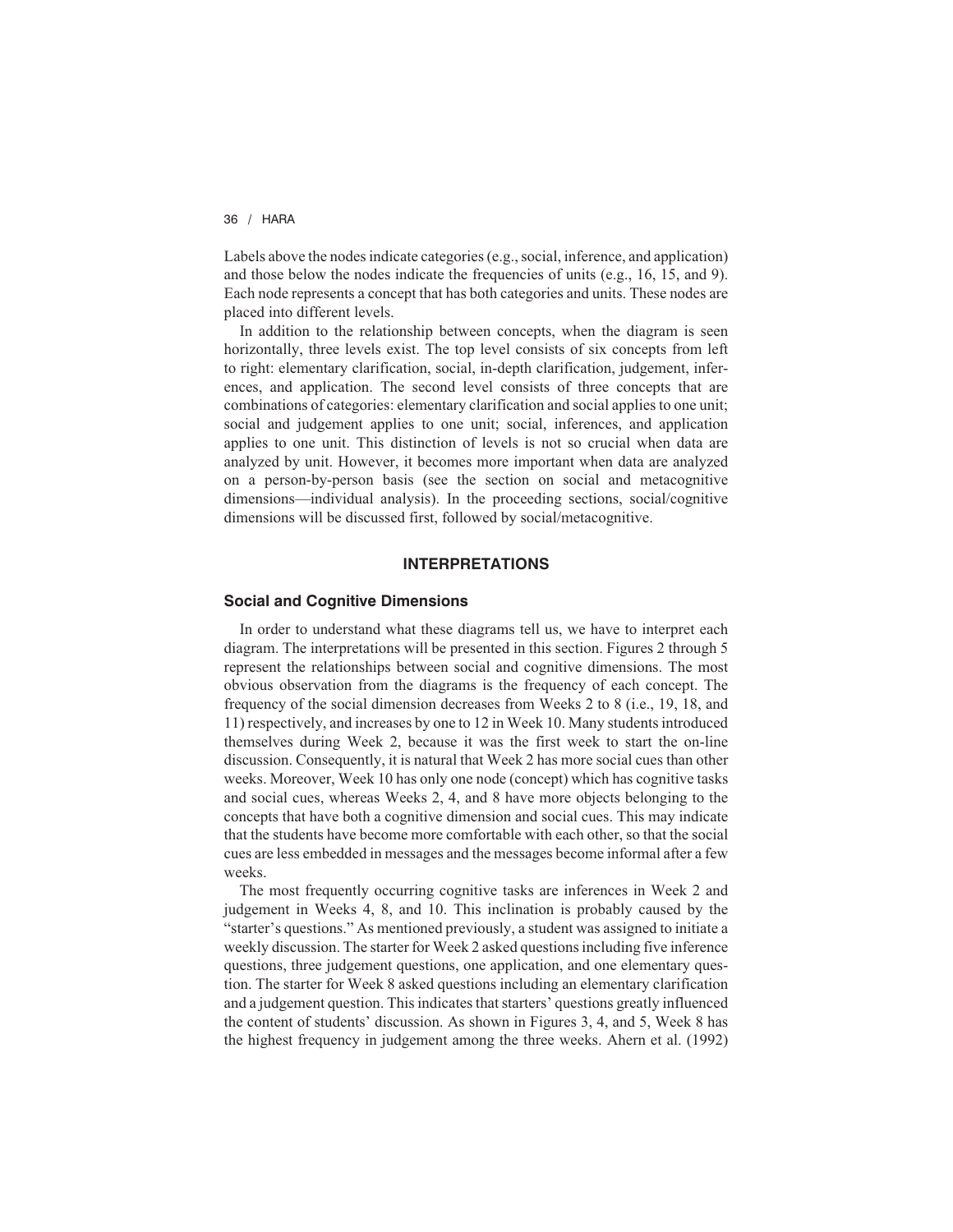



Figure 2. Week 2: Social and cognitive dimensions.



Figure 3. Week 4: Social and cognitive dimensions.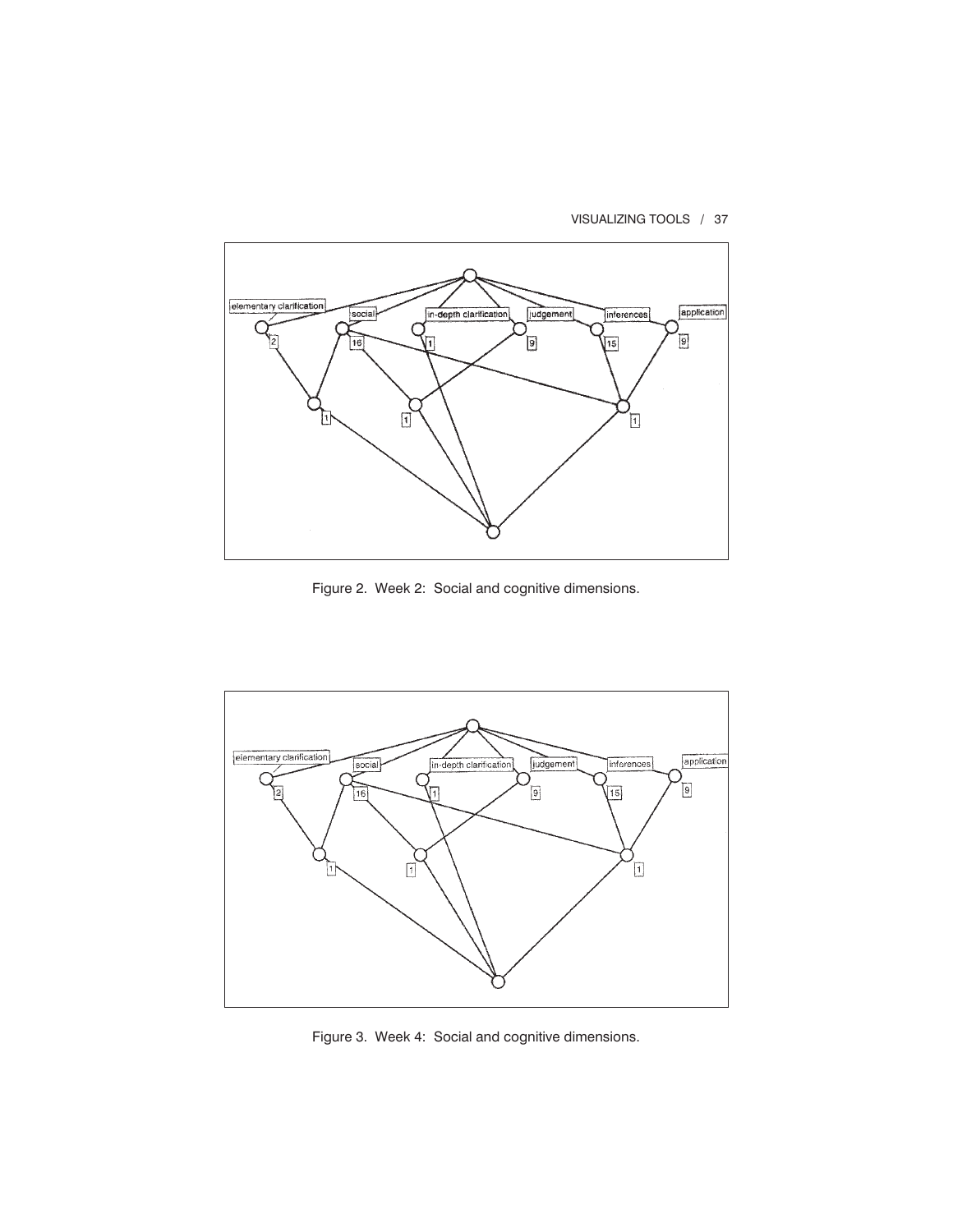



Figure 4. Week 8: Social and cognitive dimensions.



Figure 5. Week 10: Social and cognitive dimensions.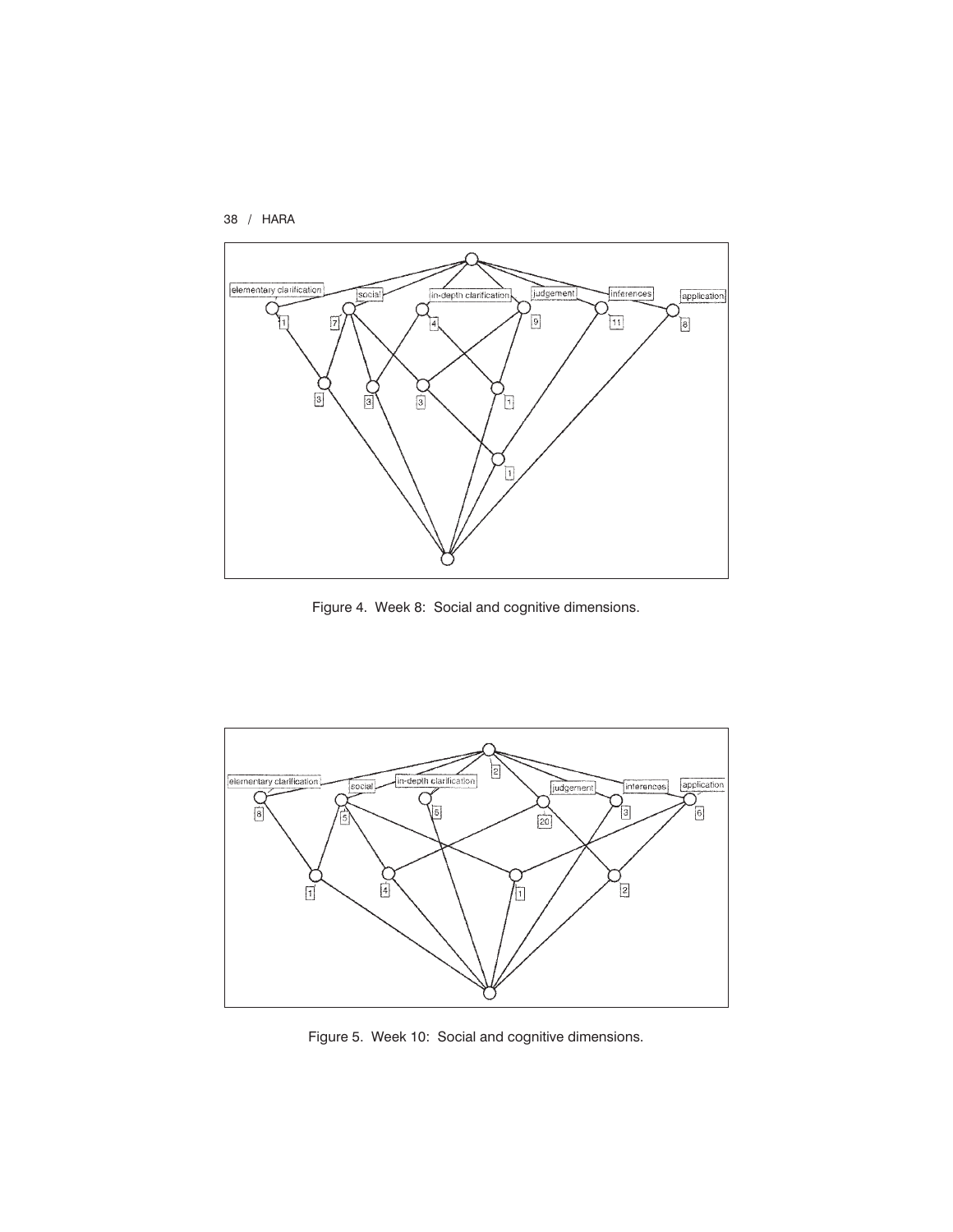also found the influence of starter's questions on students' responses. Feenberg (1987) calls these kinds of meta-comments to orient the discussion "weaving," and notes that "weaving comments are essential to giving on-line groups a sense of accomplishment and direction" (p. 180). Thus, it is crucial for students who will initiate discussions to be given precise instructions, so that they can ask proper questions.

Some units have multiple cognitive tasks: inferences/application in Week 2; inferences/judgement and judgement/in-depth clarification in Week 4; judgement/application in Weeks 8 and 10. This tendency indicates that some students tend to use lower-level cognitive tasks to achieve higher cognitive tasks, such as using judgement in order to discuss application, as Bloom (1956) claims. Therefore, the content of a unit cannot always be determined to be in one category. Also, these phenomena of units having multiple cognitive tasks can be an indication of the students' abilities to perform complicated cognitive tasks.

### **Social and Metacognitive Dimensions**

Figures 6 through 9 represent the relationship among social and metacognitive skills. Throughout the four weeks, the most frequently occurring concept in metacognition is reflection. Only in Week 2 does planning become a subconcept of social dimension. In Weeks 4, 8, and 10, all the main concepts appear at the first level. It is interesting to see how students use different metacognitive skills during each of the weeks. Weeks 4 and 10 have only two levels of concepts, whereas Weeks 2 and 8 have three levels. This tendency may indicate that students in Weeks 2 and 8 showed more complicated metacognitive skills than in Weeks 4 and 10. However, Week 8 has just one unit that is located at level 3. Hence, Week 2 has the most complicated units regarding social and metacognitive dimensions. Additionally, all the weeks except Week 4 have one concept that does not share any units with the social dimension: regulation in Weeks 2 and 8 and reflection in Week 10. In other words, four out of five metacognitive skills are related to the social dimension in Weeks 2, 8, and 10. Some more practical ramifications and interpretations are detailed below.

Henri (1992) questions the possible relationship between social and metacognitive dimensions, although she does not pursue further investigation. These diagrams show that the social dimension plays an important role with metacognition. In Week 2, all the concepts at levels 2 and 3 are subconcepts of the social dimension. In Week 4, all the concepts at level 2 except one (reflection/ self-awareness) are subconcepts of the social dimension. Similarly, in Weeks 8 and 10, all the concepts at levels 2 and 3, except one (regulation/reflection in week 8; evaluation/planning in week 10), are subconcepts of the social dimension. This tendency is much clearer in the FCA diagrams analyzed individually (see the social and metacognitive dimensions-individual analysis).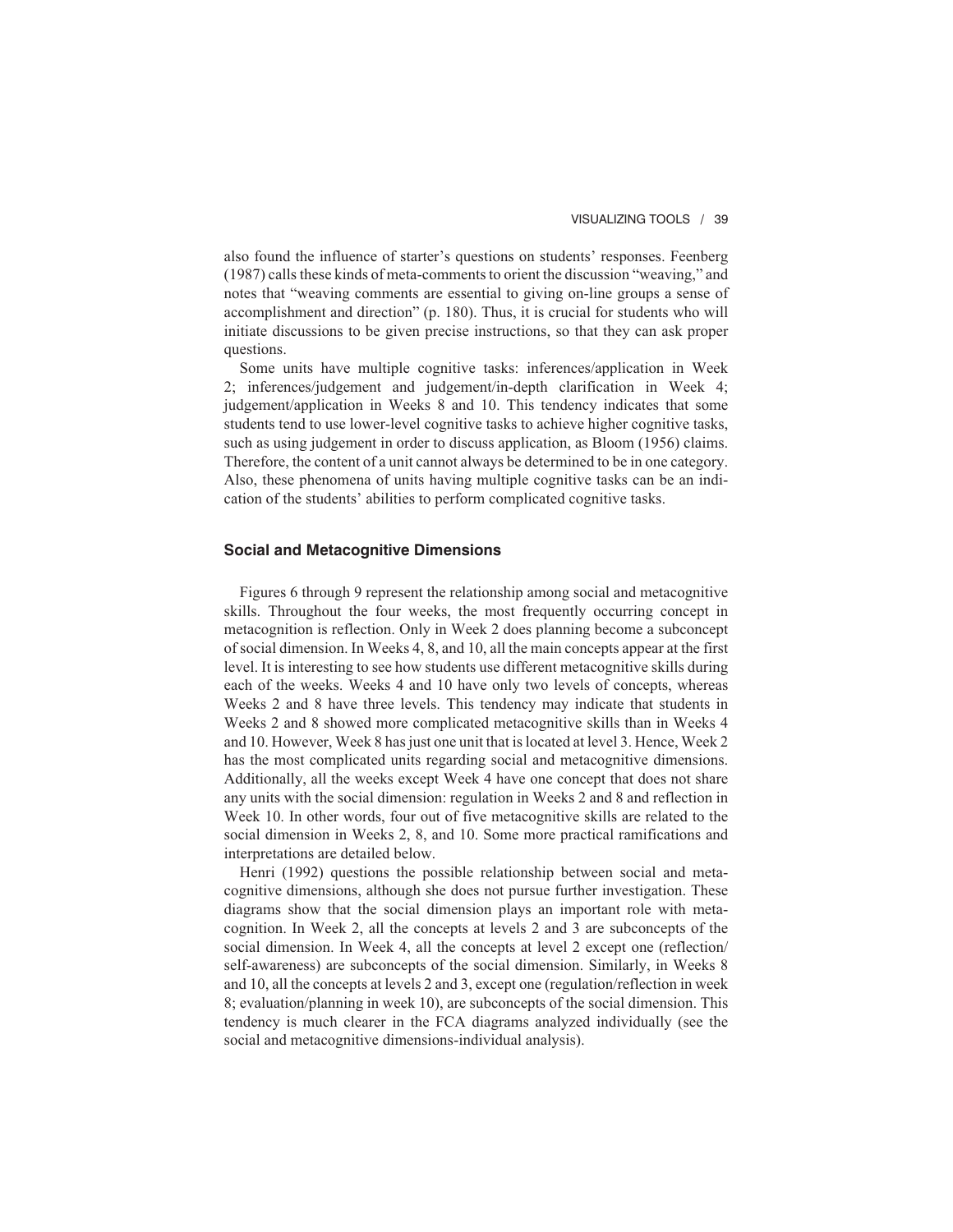



Figure 6. Week 2: Social and metacognitive dimensions.



Figure 7. Week 4: Social and metacognitive dimensions.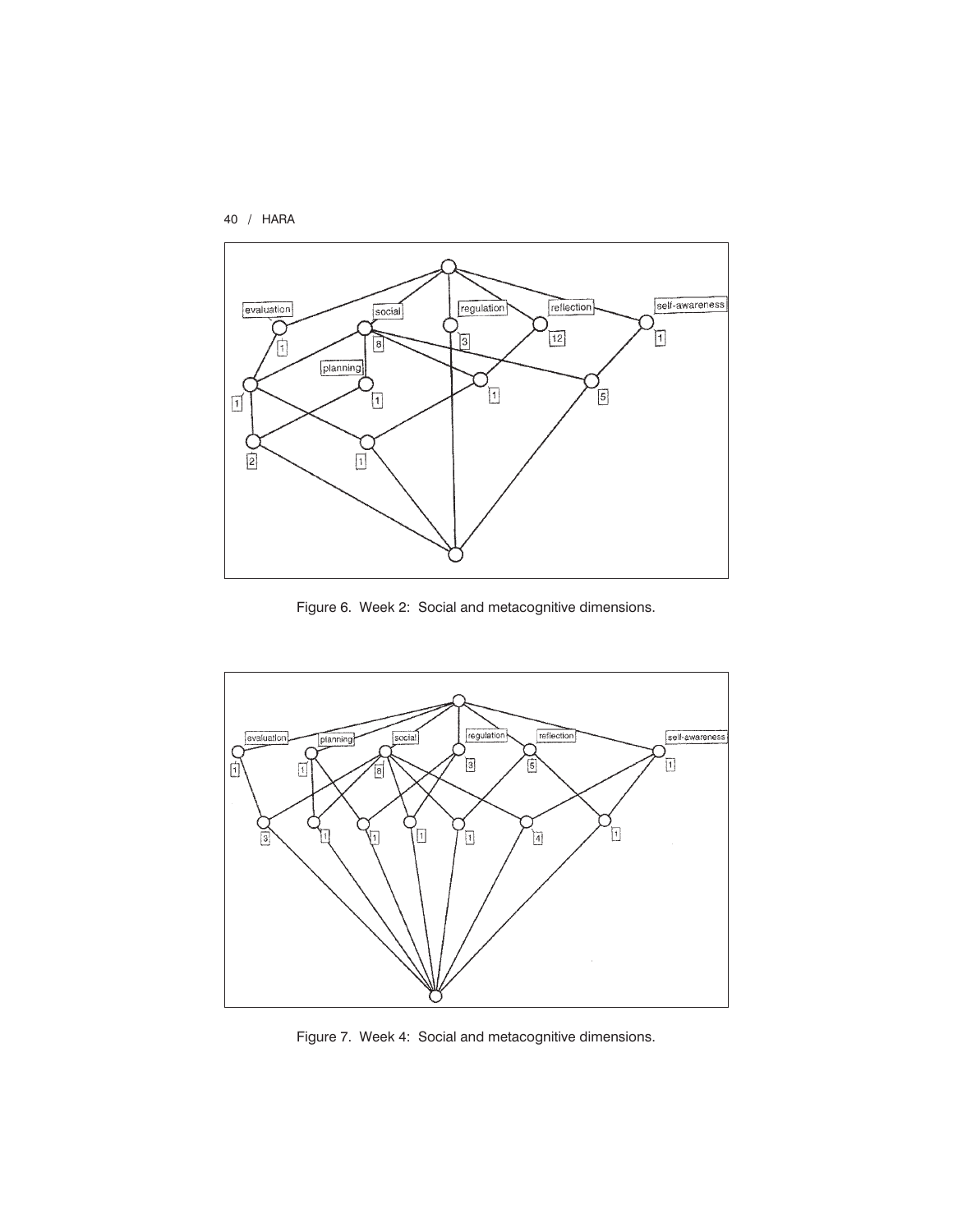VISUALIZING TOOLS / 41



Figure 8. Week 8: Social and metacognitive dimensions.



Figure 9. Week 10: Social and metacognitive dimensions.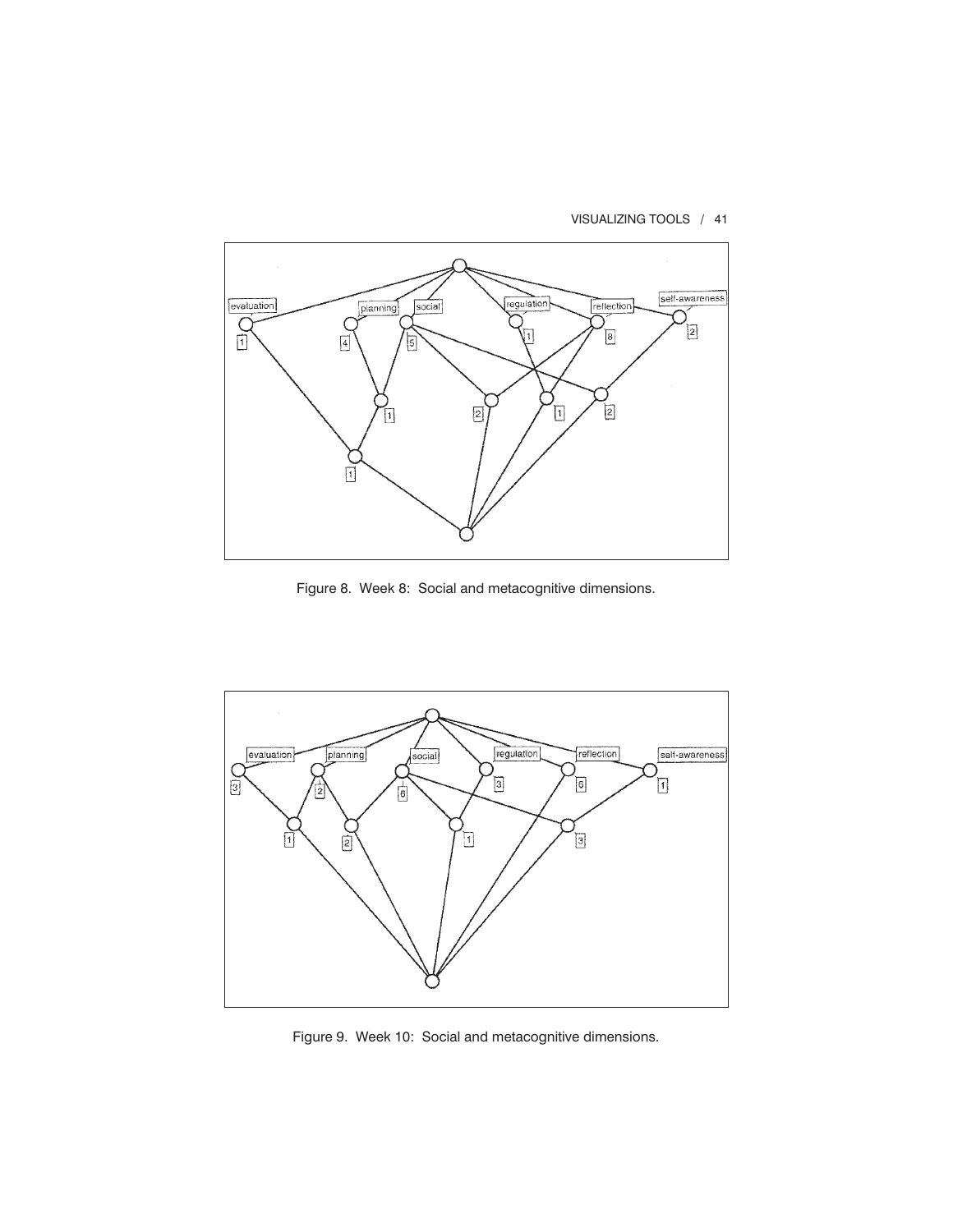# **Social and Metacognitive Dimensions— Individual Analysis**

In addition to the unit-based analysis with FCA, the social and metacognitive dimensions were analyzed individually (see Figures 10 through 13). This made it easier to see who had what tendencies of social or metacognitive skills. The number attached after a name<sup>2</sup> represents the sequence of the message. For example, Nancy 1 represents Nancy's first message in a given week. Although each week had a different starter, this analysis proved that the first people who started the discussion (Eliot, Lisa, Greg, and Rich, respectively Weeks 2, 4, 8, and 10) always had attributes of social and self-awareness except Week 8 (Greg). This tendency appears to be natural because starters are opening conversations among the students. Therefore, they were more inclined to use social cues than the other students. In addition, as a starter they might be more aware of how to structure the messages.

Similar patterns were found when a wrapper for each week was analyzed. Wrappers (Amy 2, Irene, and Paul, respectively Weeks 4, 8, and 10) always had attributes of social and regulation. There was no wrapper for Week 2. The message by Amy 2 had the attributes of planning, social, and regulation. The message by Irene contained the attributes of social, regulation, and self-awareness. The message by Paul had the attributes of social, regulation, and planning. In this conference, a wrapper's role was to summarize the on-line discussions, so that it is natural to have regulation in wrappers' messages. However, if wrappers were required to evaluate discussions in addition to doing a summary, they might have demonstrated deeper metacognitive tasks because evaluation is a higher metacognitive skill than synthesis.

Moreover, level in the diagrams indicates complexity of messages in this case. The lower the message is located in the diagrams, the more elements of social cues or metacognitive skills it holds. When one message involves more than one element, such as a message in level 3 that contains more than one metacognitive skill or social cue, the message is considered as a complex message. For example, the messages composed by Nick throughout Weeks 2, 4, 8, and 10 are located in level 3. This means that Nick consistently wrote complex messages in these weeks. Therefore, by analyzing on-line messages weekly, we might be able to identify which students use more social and metacognitive skills than other students. The study found that some students showed metacognitive skills from the beginning of the semester through Week 10. Similar to Nick, several students wrote consistently complex messages: Lisa in Weeks 2 (level 4) and 10 (level 3); Paul in Weeks 4 and 10 (level 3); Irene in Weeks 2, 4, and 8 (level 3); Amy in Weeks 4 and 8 (level 3). Thus, certain students (e.g., Nick and Irene) in this class

<sup>&</sup>lt;sup>2</sup>The names used here are pseudonyms.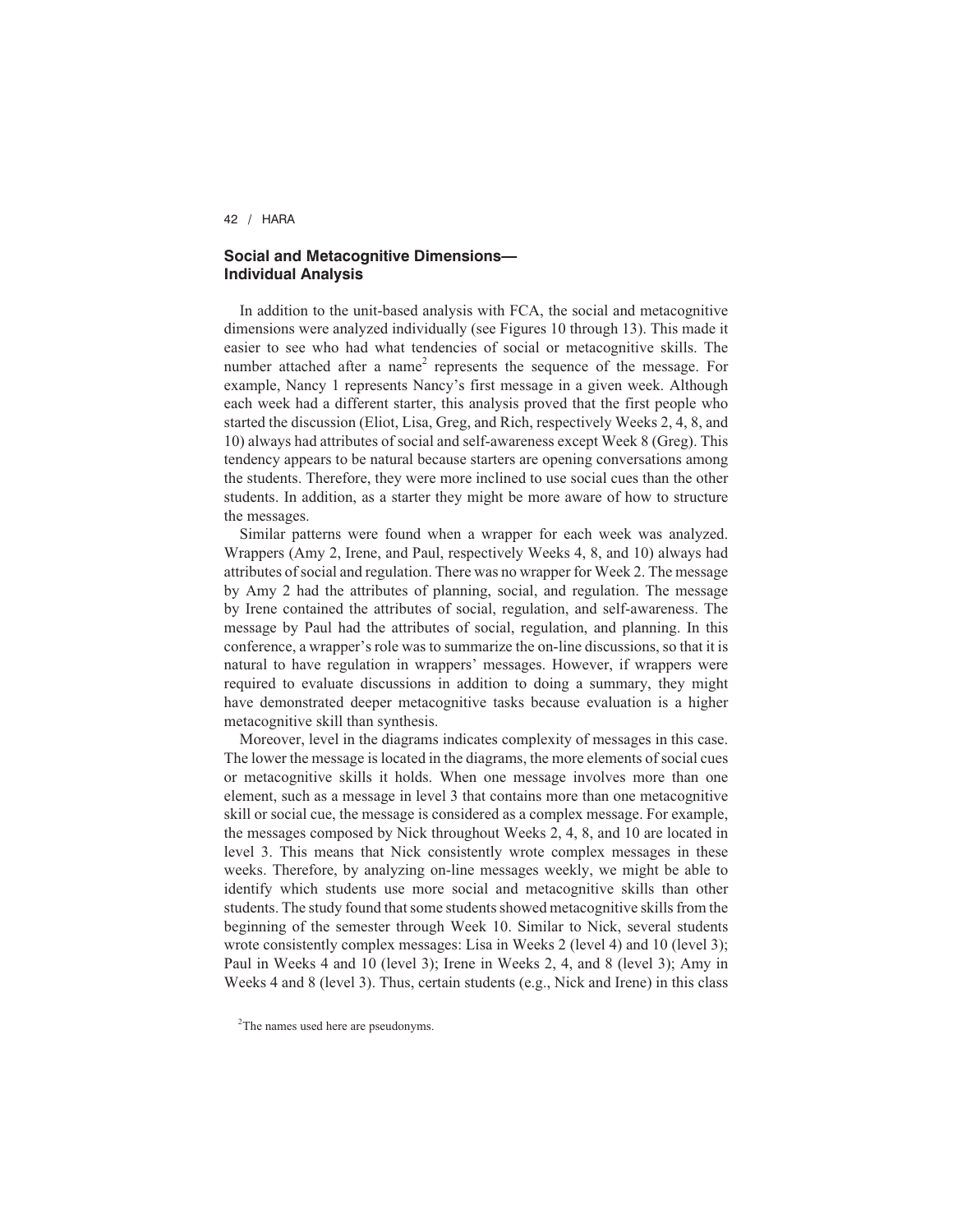VISUALIZING TOOLS / 43



Figure 10. Week 2: Social and metacognitive dimensions.

tended to write more complicated messages, located in level 3 or 4, than other students.

On the other hand, the study also found that some students showed these skills in their messages during later weeks. For example, Danny did not write a complex message until Week 10, unlike Nick who consistently wrote complex messages. Danny wrote messages in Weeks 4 and 8 under level 2; he did not write any message in Week 2. However, Danny's message in Week 10 contains social cues and three metacognitive skills (planning, self-awareness, and reflection) in one message, which is one of the most complex messages in Weeks 2, 4, 8, and 10. It is uncertain what made Danny write a complex message in Week 10. Danny might have learned to write a complex message during the weeks prior to Week 10. The present study did not reveal an answer to this question; perhaps Danny learned these metacognitive skills from other students' messages, or became comfortable enough with electronic conferencing to show metacognitive skills in later weeks. Although there are many unknown phenomena that were observed in this electronic conferencing study, we could still see traces of personal tendencies.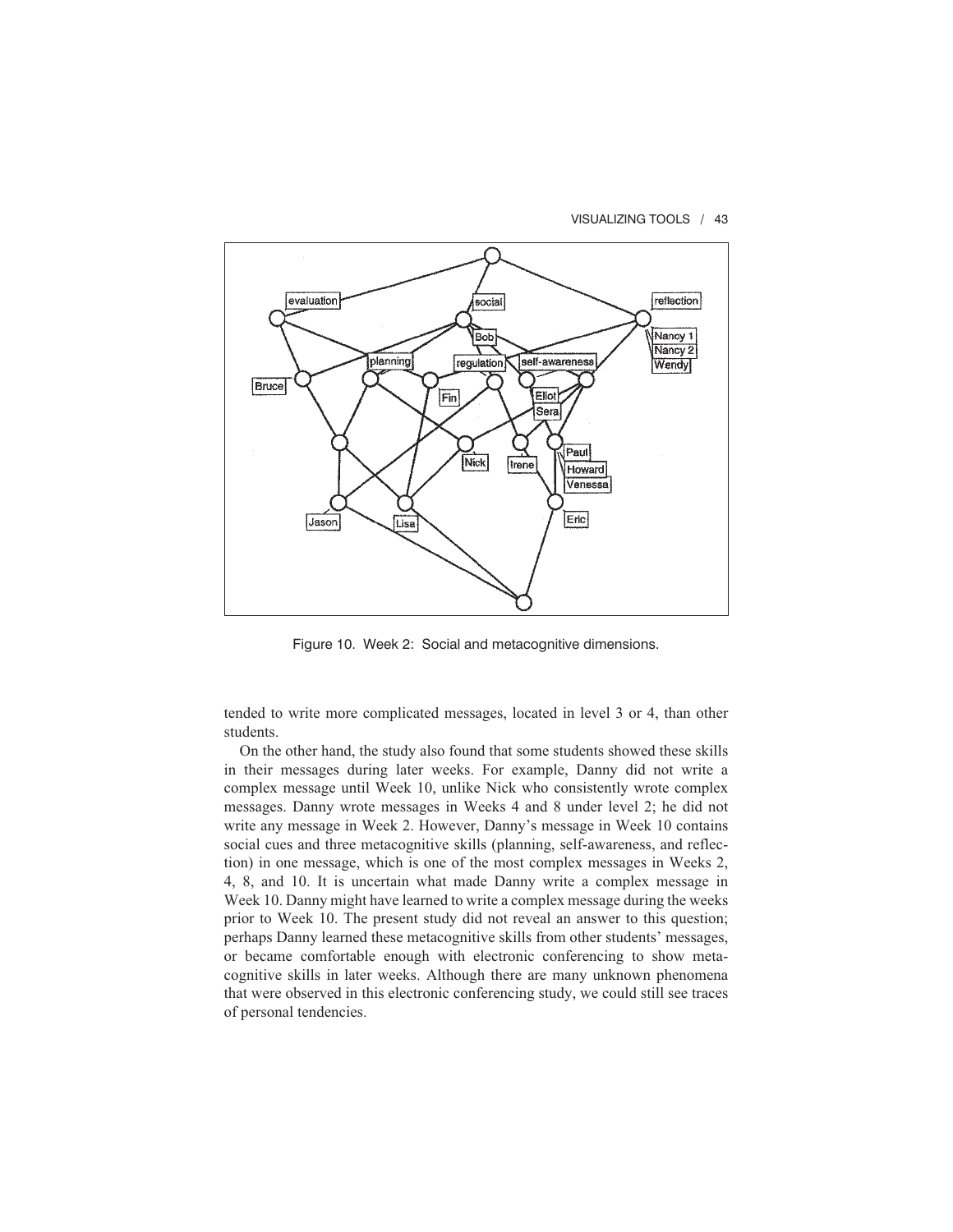



Figure 11. Week 4: Social and metacognitive dimensions.



Figure 12. Week 8: Social and metacognitive dimensions.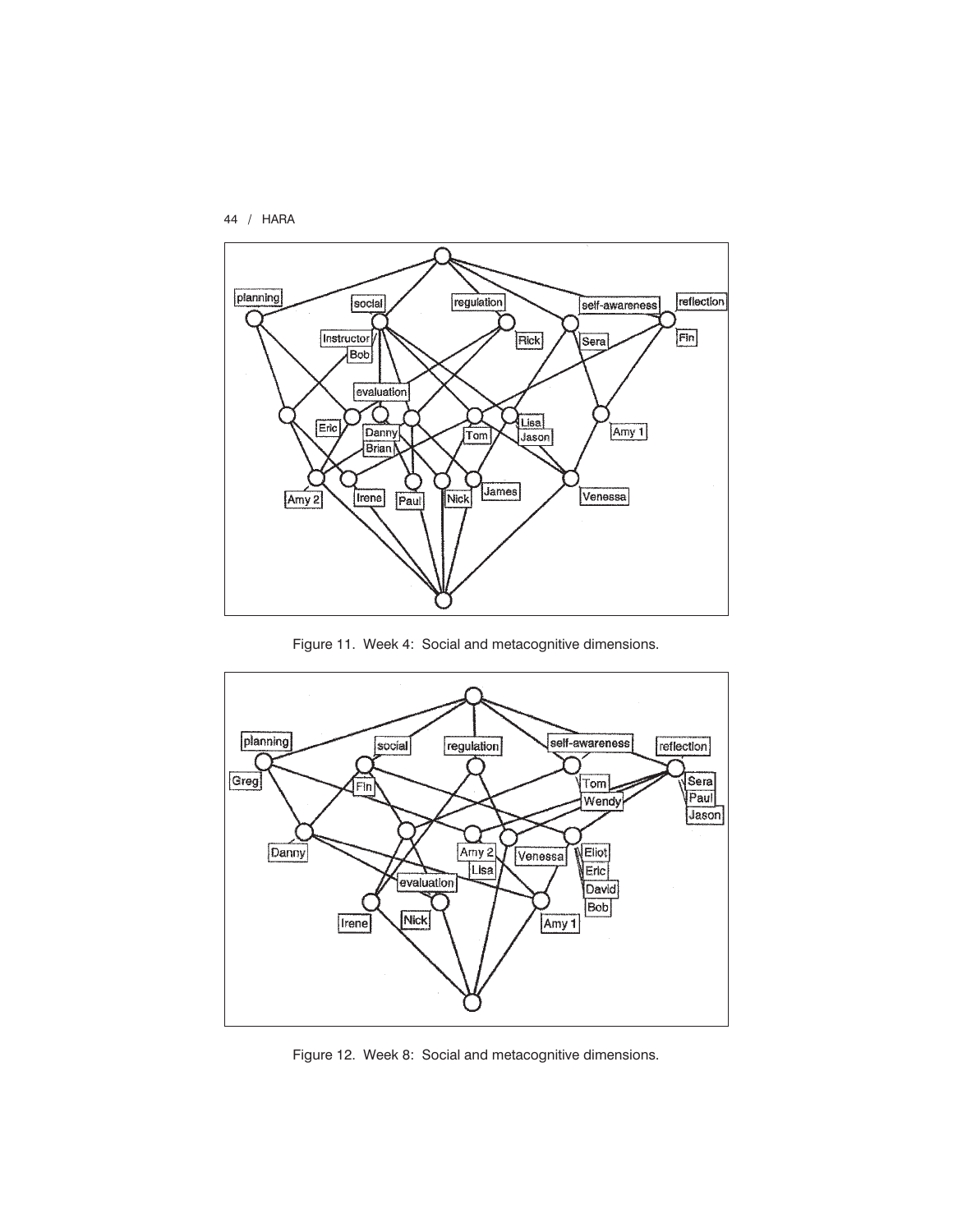VISUALIZING TOOLS / 45



Figure 13. Week 10: Social and metacognitive dimensions.

## **CONCLUSION**

The present author believes that the combination of content analysis and FCA provides a scientific and systematic way to analyze qualitative data in CMC. This study examines a case study of on-line discussion using FCA. The original data were converted into categories after the content analysis was conducted for the author's previous research project. In this article, the analysis is limited only to the application of FCA. However, different types of analysis, such as Relational Concept Analysis (see Priss, 1998b), can be used for further research. Relational Concept Analysis is "the extension of Formal Concept Analysis—which provides a conceptual hierarchy—to a more general theory that includes other relations among objects, attributes or concepts" (Priss, 1998b, p. 42). Other research (Hara et al., 2000) suggests that the cognitive dimension in Henri's model can be interpreted to contain a learning hierarchy using Bloom's (1956) taxonomy. Therefore, applying Relational Concept Analysis may reveal different relationships among each cognitive dimension. While Relational Concept Analysis is beyond the scope of this article, it may soon be on the agenda for future research on on-line discussions.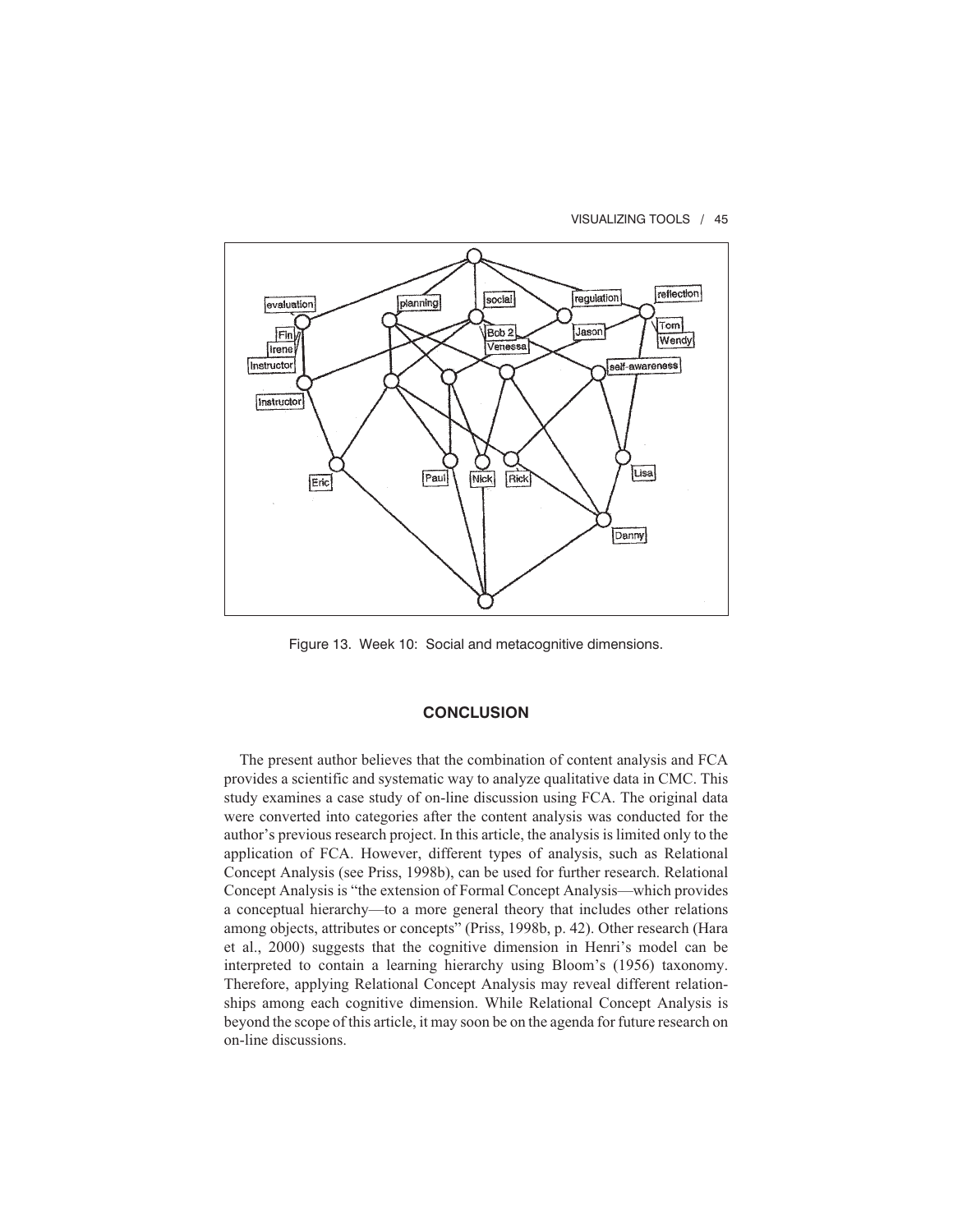Additionally, as mentioned earlier, FCA could be used to analyze any kind of electronic discussions, such as CSCW in workplaces or CSCL (Computer-Supported Collaborative Learning) in education. Of course, there are many factors of which we are yet uncertain that must surely influence on-line discussions. For example, we are still not clear about what makes a certain group-behavior pattern or personal trait. Without analyzing and evaluating these phenomena, it would be impossible to improve the use of CMC, CSCW, CSCL, or on-line distance education. The current high demands on distance education (Abbey, 2000; Hara & Kling, 2000; Loader & Dutton, 2000) create a need to investigate various tools to analyze online discussions. Incorporating FCA with content analysis will help equip researchers better in investigating the on-line discourses because data visualization provides different perspectives than do traditional methodologies such as examining numerical data.

As we all have seen in other methodologies, FCA has its own limitations. One of the major constraints is that content analysis has to be done before utilizing FCA. This part may seem time-consuming. It is also difficult to interpret the diagrams. It is not intuitive, and thus requires some training. In a similar vein, it is not effective to have too much data in one diagram because it becomes difficult to read. Another shortcoming is a lack of sophistication of the software to generate diagrams. In addition, currently software to analyze data with FCA is available only in Germany (see Darmstadt University of Technology, 2001). Therefore, the development of software could be another research and development opportunity. Despite these limitations, after content analysis is conducted, FCA can represent the data without losing much of the data, unlike statistics, which tends to aggregate data.

In summary, then, this article explores the potential use of FCA to analyze the on-line phenomena as a promising methodological tool, so that using it may stimulate different types of research and reveal new findings. This article introduces a new methodology that sheds light on a different aspect of analyzing on-line discussions. The researcher does not claim that this is the best methodology to analyze data, but rather explanatorily tries a new visualizing methodology and presents the results to the research community. It is important for the field of Computer-Mediated Communication to continuously seek better methodologies to analyze phenomena in electronic environments.

### **ACKNOWLEDGMENTS**

Curt Bonk, Jennifer Drolet, Uta Priss, and the anonymous reviewers provided helpful insights and comments.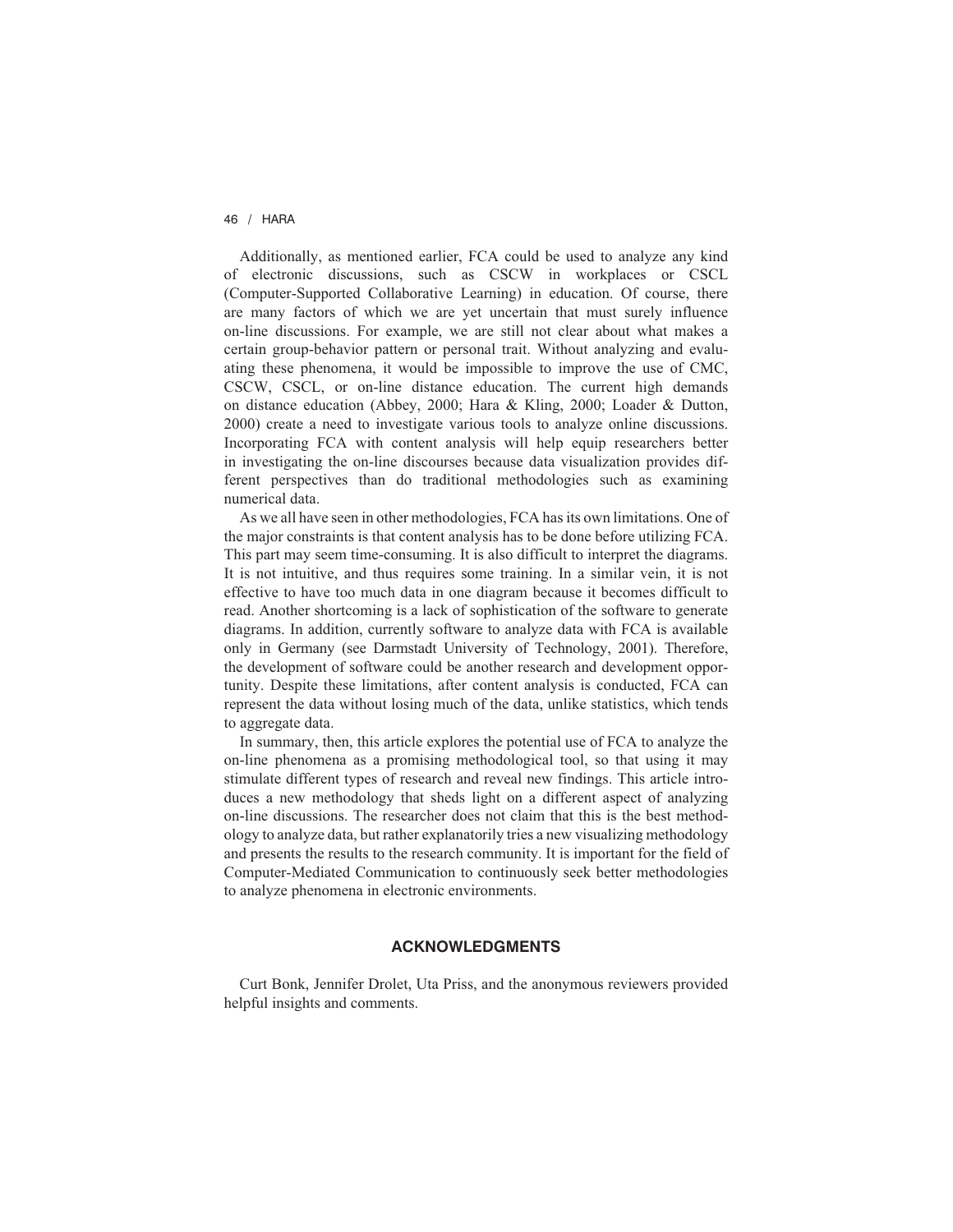### **REFERENCES**

Abbey, B. (2000). *Instructional and cognitive impacts of web-based education.* Hershey, PA: Idea Group Publishing.

Ahern, T. C., Peck, K., & Laycock, M. (1992). The effects of teacher discourse in computer-mediated discussion. *Educational Computing Research, 8*(3), 291-309.

Beatty, B., Bonk, C. J., & Hara, N. (2001, August). *Online interaction: Just how smart are starter-wrapper discussions in the Smart Web?* Paper presented at Distance Teaching and Learning 2001, Madison, Wisconsin.

Bloom, B. S. (1956). *Taxonomy of educational objectives: Handbook of cognitive domain.* New York: McKay.

Bonk, C. J., & King, K. S. (Eds.) (1988). *Electronic collaborators: Learner-centered technologies for literacy, apprenticeship, and discourse.* Mahwah, NJ: Erlbaum.

Colomb, G. G., & Simutis, J. A. (1996). Visible conversation and academic inquiry: CMC in a culturally diverse classroom. In S. C. Herring (Ed.), *Computer-mediated communication: Linguistic, social and cross-cultural perspectives* (pp. 203-222). Philadelphia, PA: John Benjamins North America.

Darmstadt University of Technology (2001, May 5). *AG 1: General Algebra and Discrete Mathematics.* Available Online: http://www.mathematik.tu-darmstadt.de/ ags/ag1/Software/software\_en.html

Feenberg, A. (1987). Computer conferencing and the humanities. *Instructional Science, 16*(2), 169-186.

Freeman, L. C., & White, D. R. (1993). Using Galois lattices to represent network data. In P. V. Marsden (Ed.), *Sociological methodology* (Vol. 23, pp. 127-146). The American Sociological Association.

Ganter, B., & Wille, R. (1997). *Formal concept analysis: Mathematical foundation.* Heidelberg: Springer.

Groeben, N., & Rustemeyer, R. (1994). On the integration of quantitative and qualitative methodological paradigms. In I. Borg & P. P. Mohler (Eds.), *Trends and perspectives in empirical social research* (pp. 308-325). Berlin: W. de Gruyter.

Hara, N., Bonk, C. J., & Angeli, C. (2000). Content analysis of an on-line discussion in an applied educational psychology course. *Instructional Science, 28,* 115-152.

Hara, N., & Kling, R. (2000). Student distress in a Web-based distance education course. *Information, Communication & Society, 3*(4), 557-579. [Online]. Available: http://www.slis.indiana.edu/CSI/wp00-01.html

Harasim, L. M. (1987). Teaching and learning on-line: Issues in computer-mediated graduate courses. *Canadian Journal of Educational Communication, 16*(2), 117-135.

Harasim, L. M. (1990). Online education: An environment for collaboration and intellectual amplification. In L. M. Harasim (Ed.), *Online education: Perspectives on a new environment* (pp. 39-64). New York: Praeger.

Harasim, L. M. (1993). Networld: Networks as social space. In L. M. Harasim (Ed.), *Global networks: Computers and international communication* (pp. 15-34). Cambridge, MA: MIT Press.

Henri, F. (1992). Computer conferencing and Content Analysis. In A. R. Kaye (Ed.), *Collaborative learning through computer conferencing: The Najaden papers* (pp. 115-136). New York: Springer.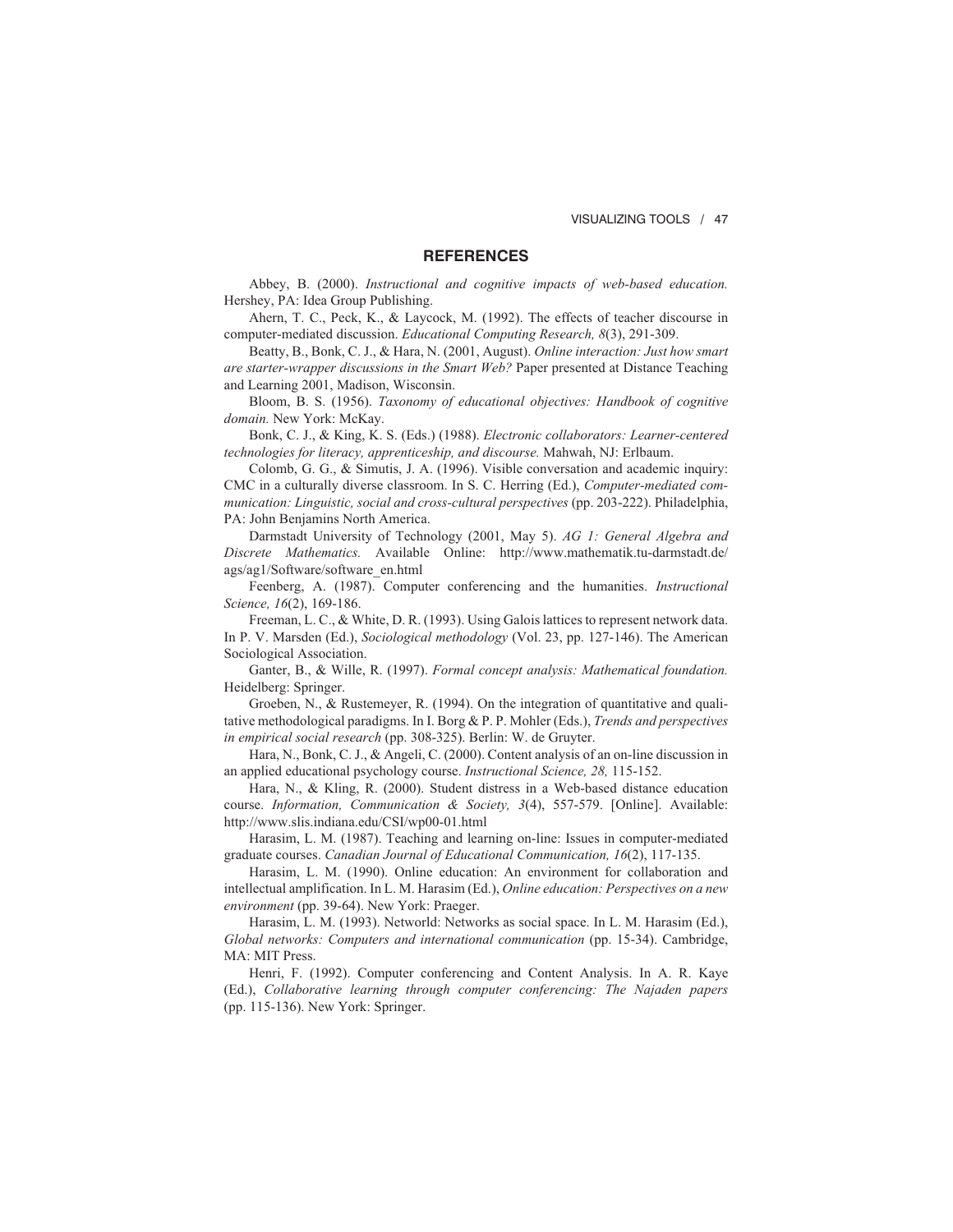Howell-Richardson, C., & Mellar, H. (1996). A methodology for the analysis of patterns of participation within computer mediated communication courses. *Instructional Science, 24,* 47-69.

Kies, J. K., Williges, R. C., & Rosson, M. B. (1998). Coordinating computer-supported cooperative work: A review of research issues and strategies. *Journal of The American Society for Information Science, 49*(9), 776-791.

Kuehn, S. A. (1994). Computer-mediated communication in instructional settings: A research agenda. *Communication Education, 43,* 171-183.

Loader, B. D., & Dutton, W. H. (Eds.) (2000). *Information, Communication & Society, 3*(4).

Luksch, P., Skorsky, M., & Wille, R. (1986). On drawing concept lattices with a computer. In W. Gaul & M. Schader (Eds.), *Classification as a tool of research* (pp. 269-274). North-Holland: Elsevier Science Publishers.

Mason, R., & Kaye, T. (1990). Toward a new paradigm for distance education. In L. M. Harasim (Ed.), *Online education: Perspectives on a new environment* (pp. 15-38). New York: Praeger.

Mowrer, D. E. (1996). A content analysis of student/instructor communication via computer conferencing. *Higher Education, 32,* 217-241.

Newman, D. R., Johnson, C., Webb, B., & Cochrane, C. (1997). Evaluating the quality of learning in Computer Supported Co-operative Learning. *Journal of The American Society for Information Science, 48*(6), 484-495.

Priss, U. (1998a). *A Formal Concept Analysis Home Page.* [On-line]. Available: http://php.indiana.edu/~upriss/fca/fca.html

Priss, U. (1998b). *Relational concept analysis: Semantic structures in dictionaries and lexical databases.* Shaker Verlag: Aachen.

Romiszowski, A., & Mason, R. (1996). Computer-mediated communication. In D. Johnassen (Ed.), *Handbook of research for educational communications and technology* (pp. 438-456). New York: Macmillan.

Schoenfeld, A. H. (1999). Looking toward the 21st century: Challenges of educational theory and practice. *Educational Researcher, 28*(7), 4-14.

Schweizer, T. (1997). Embeddedness of ethnographic cases. *Current Anthropology, 38*(5), 739-759.

Stephenson, K. (1995). The formation and incorporation of virtual entrepreneurial groups. *Entrepreneurship: Theory & Practice, 19*(3), 35-53.

Stumme, G. (1995). *Exploration tools in Formal Concept Analysis.* Preprint 1796, Th-Darmstadt.

Vygotsky, L. S. (1978). *Mind in society: The development of higher psychological processes.* Cambridge, MA: Harvard University Press.

Weedman, J. (1999). Conversation and community: The potential of electronic conferences for creating intellectual proximity in distributed learning environments. *Journal of The American Society for Information Science, 50*(10), 907-928.

Wille, R. (1982). Restructuring lattice theory: An approach based on hierarchies of concepts. In I. Rival (Ed.), *Ordered sets* (pp. 445-470). Dordrecht-Boston: Reidel.

Wolff, K. E. (1994). A first course in Formal Concept Analysis: How to understand line diagrams. In F. Faulbaum (Ed.), *SoftStat'93, Advances in statistical software* (Vol. 4, pp. 429-438). Stuttgart: Gustav Fischer Verlag.